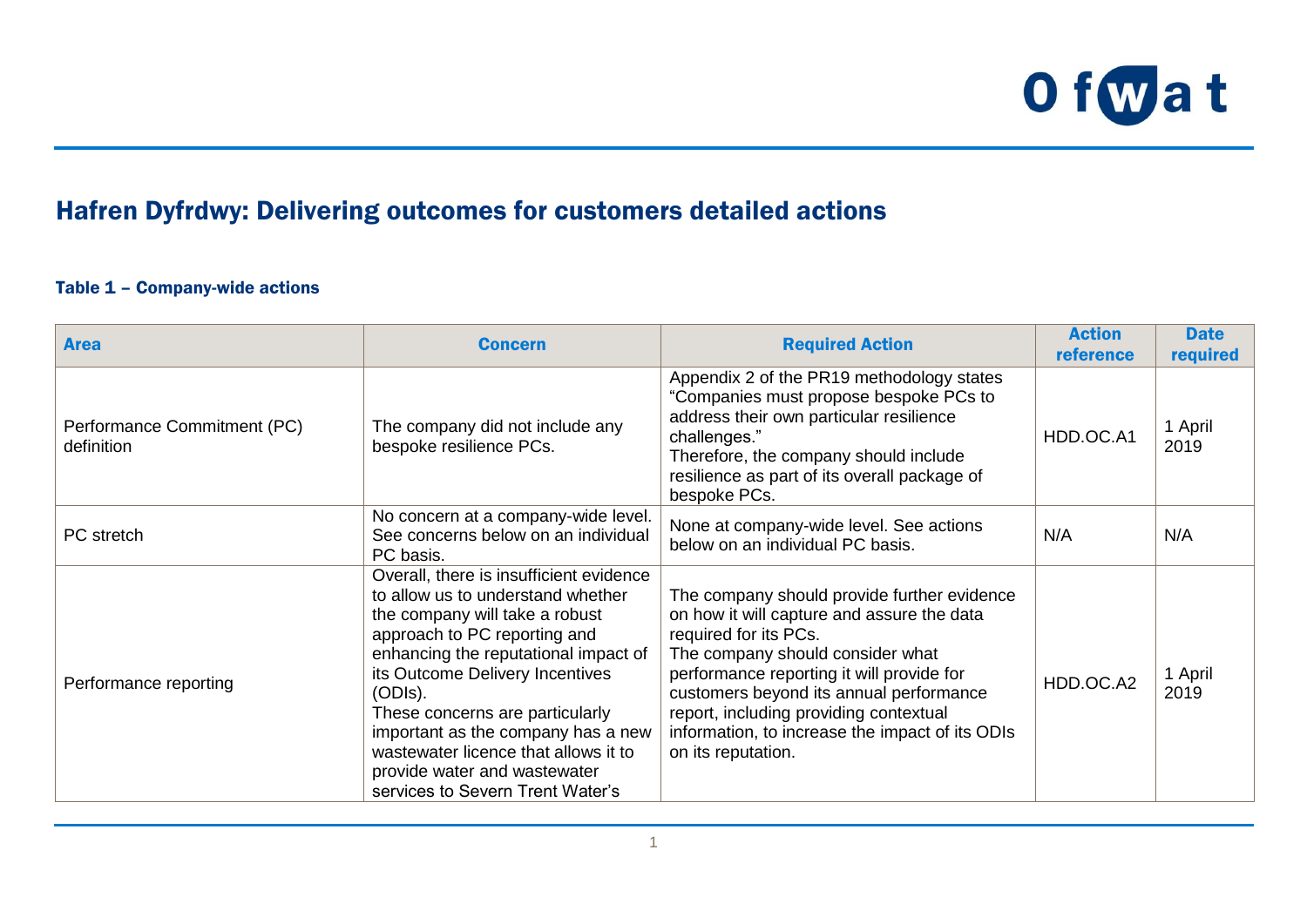| ODI type  | previous Welsh customers in Powys<br>and Monmouthshire.<br>In addition the company does not<br>propose any measures to increase<br>the reputational impact of ODIs.<br>The company provides insufficient<br>evidence to justify its proposals of<br>ODI types. The CCG raised<br>concerns that the type of ODI was<br>not fully consulted on or made<br>transparent to customers, together<br>with concerns with misleading<br>statements regarding bill movements                                                                                                                                                                                         | The company should provide sufficient and<br>convincing evidence for its ODI type proposals<br>and how these have been tested with<br>customers. In particular, the company should<br>provide evidence to support the use of<br>outperformance payments and that in cases<br>where these are proposed, they are supported<br>by customers.                                                                                                                                                                                                                                                                                                                                                                                                                                                    | HDD.OC.A3 | 1 April<br>2019 |
|-----------|------------------------------------------------------------------------------------------------------------------------------------------------------------------------------------------------------------------------------------------------------------------------------------------------------------------------------------------------------------------------------------------------------------------------------------------------------------------------------------------------------------------------------------------------------------------------------------------------------------------------------------------------------------|-----------------------------------------------------------------------------------------------------------------------------------------------------------------------------------------------------------------------------------------------------------------------------------------------------------------------------------------------------------------------------------------------------------------------------------------------------------------------------------------------------------------------------------------------------------------------------------------------------------------------------------------------------------------------------------------------------------------------------------------------------------------------------------------------|-----------|-----------------|
| ODI rates | within its customer research.<br>The company provides insufficient<br>evidence of an objective and<br>consistent approach to triangulation<br>of customer valuations that inform<br>the proposed ODI rates. The<br>company's CCG has raised explicit<br>concerns that the ODI package was<br>not fully discussed with or made<br>transparent to customers.<br>The company also does not provide<br>sufficient evidence to demonstrate<br>its ODI rate calculations across its<br>package of proposed ODIs.<br>Our initial assessment of companies'<br>enhancement expenditure and cost<br>adjustment claims (including for<br>scheme delivery) in the Cost | In all cases, the company should provide<br>further evidence to demonstrate and justify the<br>calculation and level of its ODI outperformance<br>and underperformance rates that it has<br>proposed, both through the requested data<br>tables and any additional written submissions.<br>The company should provide further evidence,<br>either from its own customer base or wider<br>industry studies, to demonstrate that the<br>marginal benefit estimates used are reflective<br>of its customers' preferences, or conduct<br>further engagement to develop triangulated<br>ODI rates that are based on a broader base of<br>evidence.<br>The company should provide further evidence<br>of customer acceptability for its ODI package,<br>either in the form of further engagement or | HDD.OC.A4 | 1 April<br>2019 |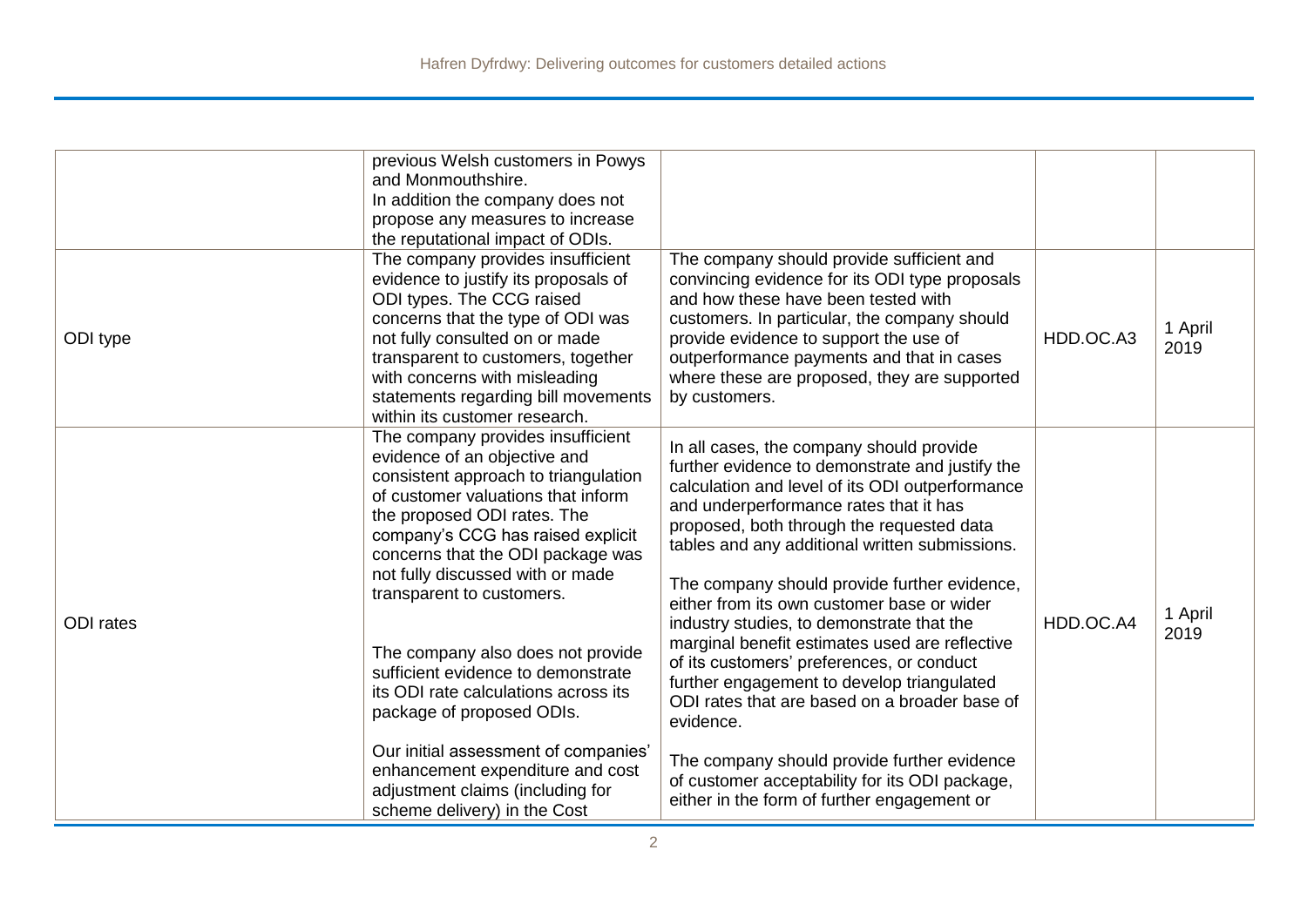|                                 | Efficiency test results in the revision<br>or rejection of some cost claims<br>proposed by the company. In these<br>instances only, there may be<br>implications for the associated PC<br>and ODI rate proposed.<br>The company has provided<br>insufficient evidence to demonstrate<br>the formation of its marginal cost<br>inputs in relation to the enhancement<br>expenditure and cost adjustment<br>claims that it proposes. | from the existing evidence gathered by the<br>company.<br>In cases of rejection or revisions to<br>enhancement expenditure or a cost adjustment<br>claim, the company should consider the<br>implications, if any, for the associated level of<br>the PC and ODI incentive rates proposed, and<br>provide evidence to justify any changes to its<br>business plan submission.<br>In cases where a scheme will no longer be<br>undertaken, the company should consider the<br>removal of the associated scheme-specific PC.<br>The company should provide further evidence<br>to detail the estimation of forecast efficient<br>marginal costs within its ODI rate calculations,<br>in line with our PR19 Final Methodology. In<br>particular, the company should provide<br>evidence to demonstrate how these marginal<br>cost estimates relate to the cost adjustment<br>claims or enhancement expenditure proposed<br>by the company. |           |                 |
|---------------------------------|------------------------------------------------------------------------------------------------------------------------------------------------------------------------------------------------------------------------------------------------------------------------------------------------------------------------------------------------------------------------------------------------------------------------------------|-----------------------------------------------------------------------------------------------------------------------------------------------------------------------------------------------------------------------------------------------------------------------------------------------------------------------------------------------------------------------------------------------------------------------------------------------------------------------------------------------------------------------------------------------------------------------------------------------------------------------------------------------------------------------------------------------------------------------------------------------------------------------------------------------------------------------------------------------------------------------------------------------------------------------------------------|-----------|-----------------|
| ODI deadbands, caps and collars | See Customer protection section<br>below.                                                                                                                                                                                                                                                                                                                                                                                          | See Customer protection section below.                                                                                                                                                                                                                                                                                                                                                                                                                                                                                                                                                                                                                                                                                                                                                                                                                                                                                                  | N/A       | N/A             |
| <b>Enhanced ODIs</b>            | No concern                                                                                                                                                                                                                                                                                                                                                                                                                         | None                                                                                                                                                                                                                                                                                                                                                                                                                                                                                                                                                                                                                                                                                                                                                                                                                                                                                                                                    | N/A       | N/A             |
| Overall ODI package             | The company does not provide<br>sufficient evidence that its ODI<br>package is supported by robust<br>customer engagement and<br>valuations. Additionally, concerns<br>were noted with potentially                                                                                                                                                                                                                                 | The company should provide further<br>explanation of how its ODI package<br>incentivises it, through better aligning the<br>interests of management and shareholders<br>with customers, to deliver on its PCs to<br>customers.                                                                                                                                                                                                                                                                                                                                                                                                                                                                                                                                                                                                                                                                                                          | HDD.OC.A5 | 1 April<br>2019 |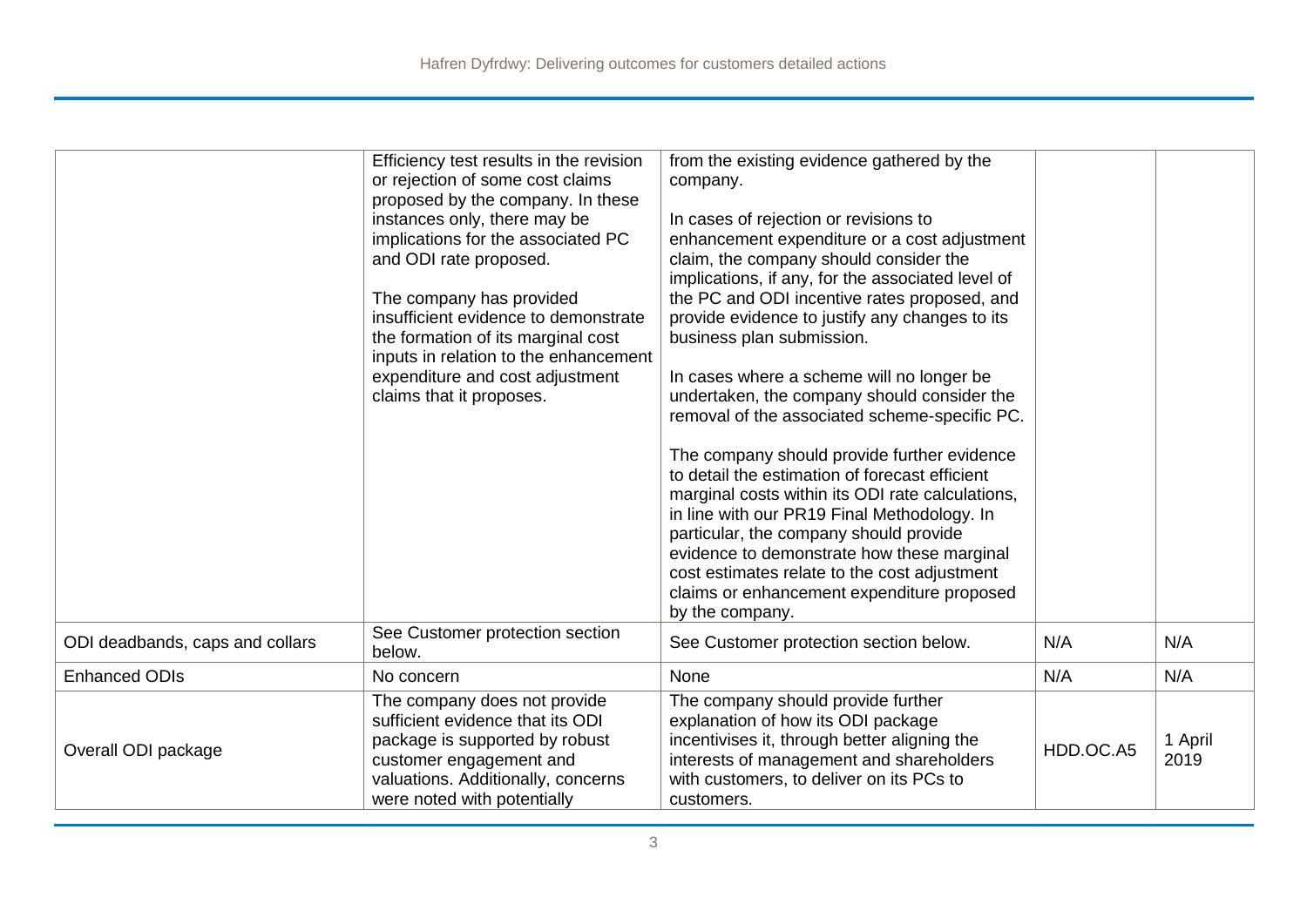|                          | misleading statements regarding bill<br>movements within the customer<br>research.<br>The company does not provide a<br>convincing explanation of how the<br>total ODI package provides<br>appropriate incentives and aligns the<br>interests of management and<br>consumers. In particular, although<br>the business plan contains evidence<br>suggesting that the majority of<br>customers would have supported<br>incentive-linked bill amounts within<br>the ranges set out by Ofwat, the<br>overall package does not reflect this.<br>The ODI package proposed is not<br>within the indicative RoRE range and<br>does not appear balanced, in line<br>with customer priorities and<br>company challenges. The package<br>appears heavily skewed towards a<br>small number of PCs, with<br>insufficient evidence provided that<br>there is customer support for this<br>spread of financial incentives. | The company should provide further evidence<br>of customer support for the overall size of its<br>ODI package. In particular, the company<br>should explain why the ODI package it<br>proposes is in the best interests of customers,<br>when the majority of customers appear to<br>support more ambitious incentive-linked bill<br>amounts than those currently proposed. |           |                 |
|--------------------------|-------------------------------------------------------------------------------------------------------------------------------------------------------------------------------------------------------------------------------------------------------------------------------------------------------------------------------------------------------------------------------------------------------------------------------------------------------------------------------------------------------------------------------------------------------------------------------------------------------------------------------------------------------------------------------------------------------------------------------------------------------------------------------------------------------------------------------------------------------------------------------------------------------------|-----------------------------------------------------------------------------------------------------------------------------------------------------------------------------------------------------------------------------------------------------------------------------------------------------------------------------------------------------------------------------|-----------|-----------------|
| ODI timing               | No concern                                                                                                                                                                                                                                                                                                                                                                                                                                                                                                                                                                                                                                                                                                                                                                                                                                                                                                  | None                                                                                                                                                                                                                                                                                                                                                                        | N/A       | N/A             |
| Asset health ODI package | The company does not demonstrate<br>sufficient customer support for its<br>outperformance payments for its<br>asset health PCs.                                                                                                                                                                                                                                                                                                                                                                                                                                                                                                                                                                                                                                                                                                                                                                             | The company should provide sufficient<br>evidence that its customers support its<br>proposed asset health outperformance<br>payments.                                                                                                                                                                                                                                       | HDD.OC.A6 | 1 April<br>2019 |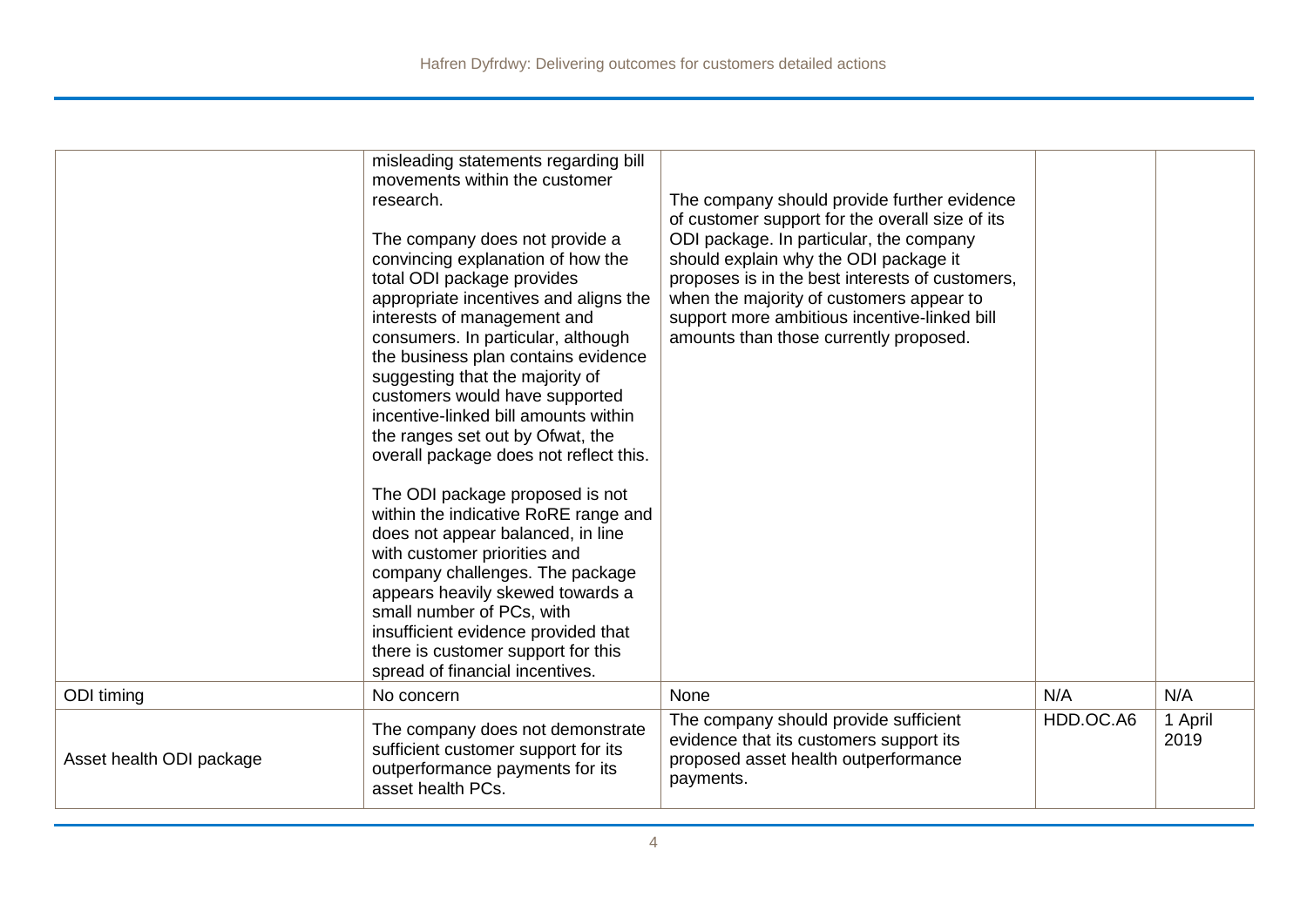|                     |                                                                                                                                                                                                                                                                                                                                                                                                                                                                                                                              | The company should provide a clear list of<br>what it considers to be its asset health PCs,<br>and state its P10 underperformance payments<br>and P90 outperformance payments for each of<br>its asset health ODIs in £m and as a<br>percentage of RoRE.                                                                                                                                                                       | HDD.OC.A7 | 1 April<br>2019 |
|---------------------|------------------------------------------------------------------------------------------------------------------------------------------------------------------------------------------------------------------------------------------------------------------------------------------------------------------------------------------------------------------------------------------------------------------------------------------------------------------------------------------------------------------------------|--------------------------------------------------------------------------------------------------------------------------------------------------------------------------------------------------------------------------------------------------------------------------------------------------------------------------------------------------------------------------------------------------------------------------------|-----------|-----------------|
| Customer protection | The company has not put forward<br>sufficient customer protections.<br>The company's upper RoRE<br>estimate is the lowest in the sector,<br>however, this is not sufficient<br>justification for the lack of proposed<br>customer protections within its<br>business plan.<br>We therefore have concerns about<br>the potential for large<br>outperformance payments, which<br>could arise if the company<br>significantly outperforms its PC<br>targets. This could leave customers<br>exposed to large increases in bills. | The company should apply additional<br>protections through an appropriate<br>outperformance payment sharing mechanism<br>and by implementing caps on individual PCs<br>which could result in material outperformance<br>payments. The payment sharing mechanism<br>and caps to material ODIs should be applied in<br>accordance with guidance provided in the<br>'Technical appendix 1: Delivering outcomes<br>for customers'. | HDD.OC.A8 | 1 April<br>2019 |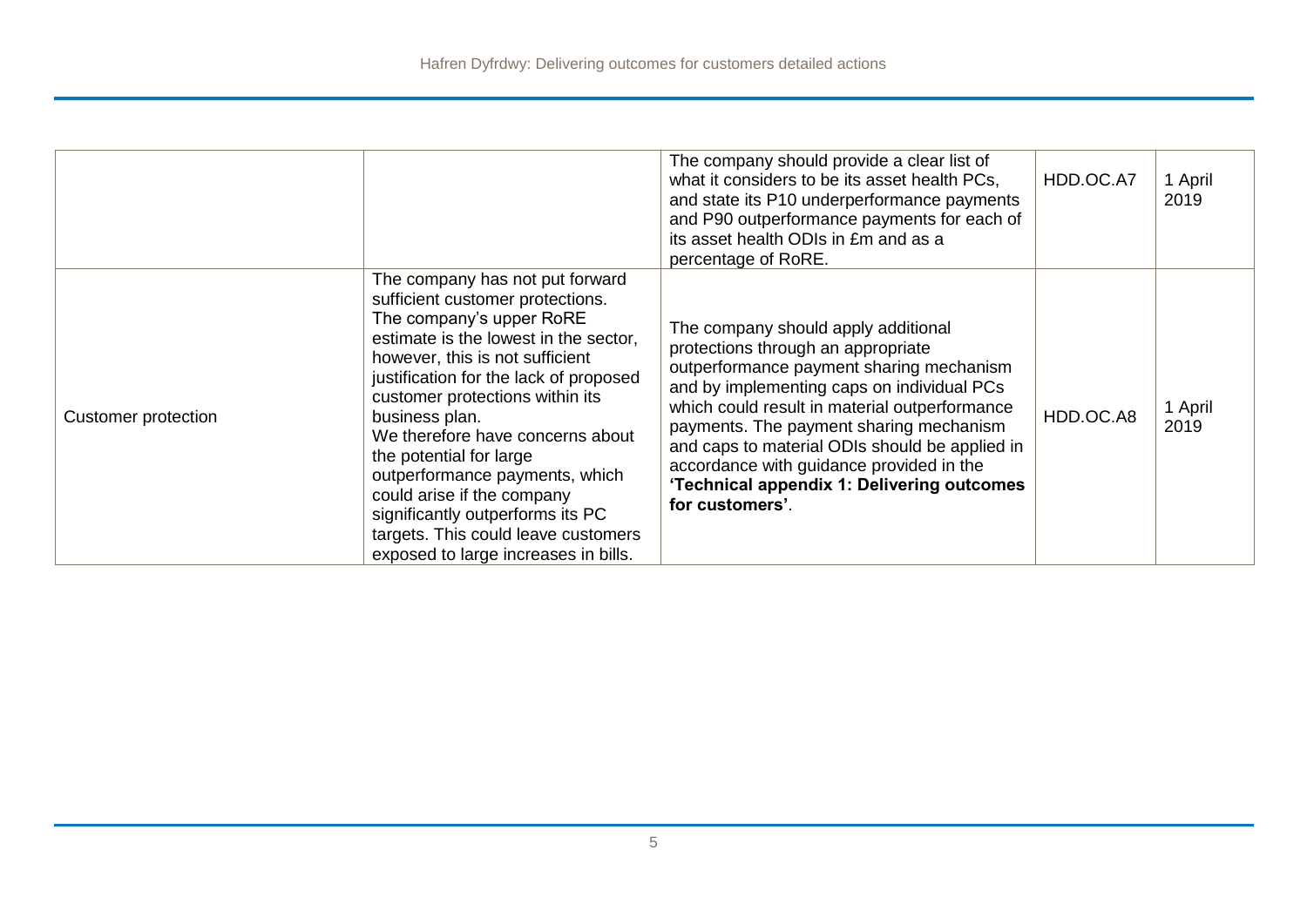## Table 2: PC Specific Actions (for each PC)

| <b>PC</b>                                              | <b>Area</b>       | <b>Concern</b>                                                                                                                                                                                                                                                                                               | <b>Required Action</b>                                                                                                                                                                                                                                                                                                                                                                                                                                                                                                                                     | <b>Action</b><br>reference | <b>Date</b><br>required |
|--------------------------------------------------------|-------------------|--------------------------------------------------------------------------------------------------------------------------------------------------------------------------------------------------------------------------------------------------------------------------------------------------------------|------------------------------------------------------------------------------------------------------------------------------------------------------------------------------------------------------------------------------------------------------------------------------------------------------------------------------------------------------------------------------------------------------------------------------------------------------------------------------------------------------------------------------------------------------------|----------------------------|-------------------------|
|                                                        | <b>Definition</b> | No concern                                                                                                                                                                                                                                                                                                   | None                                                                                                                                                                                                                                                                                                                                                                                                                                                                                                                                                       | N/A                        | N/A                     |
|                                                        | <b>Stretch</b>    | No concern                                                                                                                                                                                                                                                                                                   | None                                                                                                                                                                                                                                                                                                                                                                                                                                                                                                                                                       | N/A                        | N/A                     |
| PR19HDD_A1<br><b>Water Quality</b><br>Compliance (CRI) | ODI type          | <b>Water Quality Compliance (CRI)</b><br>PC: The company provides<br>insufficient evidence and rationale<br>for proposing a non-financial<br>incentive. This is a high customer<br>priority and insufficient evidence has<br>been provided as to how a non-<br>financial PC reflects customer<br>priorities. | <b>Water Quality Compliance (CRI) PC: The</b><br>company should provide further evidence to<br>justify the use of a non-financial incentive for<br>this PC and evidence of customer support for<br>this approach.                                                                                                                                                                                                                                                                                                                                          | HDD.OC.A9                  | 1 April<br>2019         |
|                                                        | ODI rate          | <b>Water Quality Compliance (CRI)</b><br>PC: See concern above.                                                                                                                                                                                                                                              | Water Quality Compliance (CRI) PC: If the<br>company proposes a financial<br>underperformance incentive with a rate that is<br>not consistent with our assessment of the<br>reasonable range around the industry average<br>(as set out in 'Technical appendix 1:<br>Delivering outcomes for customers') it<br>should demonstrate that this variation is<br>consistent with customers' underlying<br>preferences and priorities for service<br>improvements in CRI.<br>If the company proposes a financial<br>underperformance incentive it should provide | HDD.OC.A10                 | 1 April<br>2019         |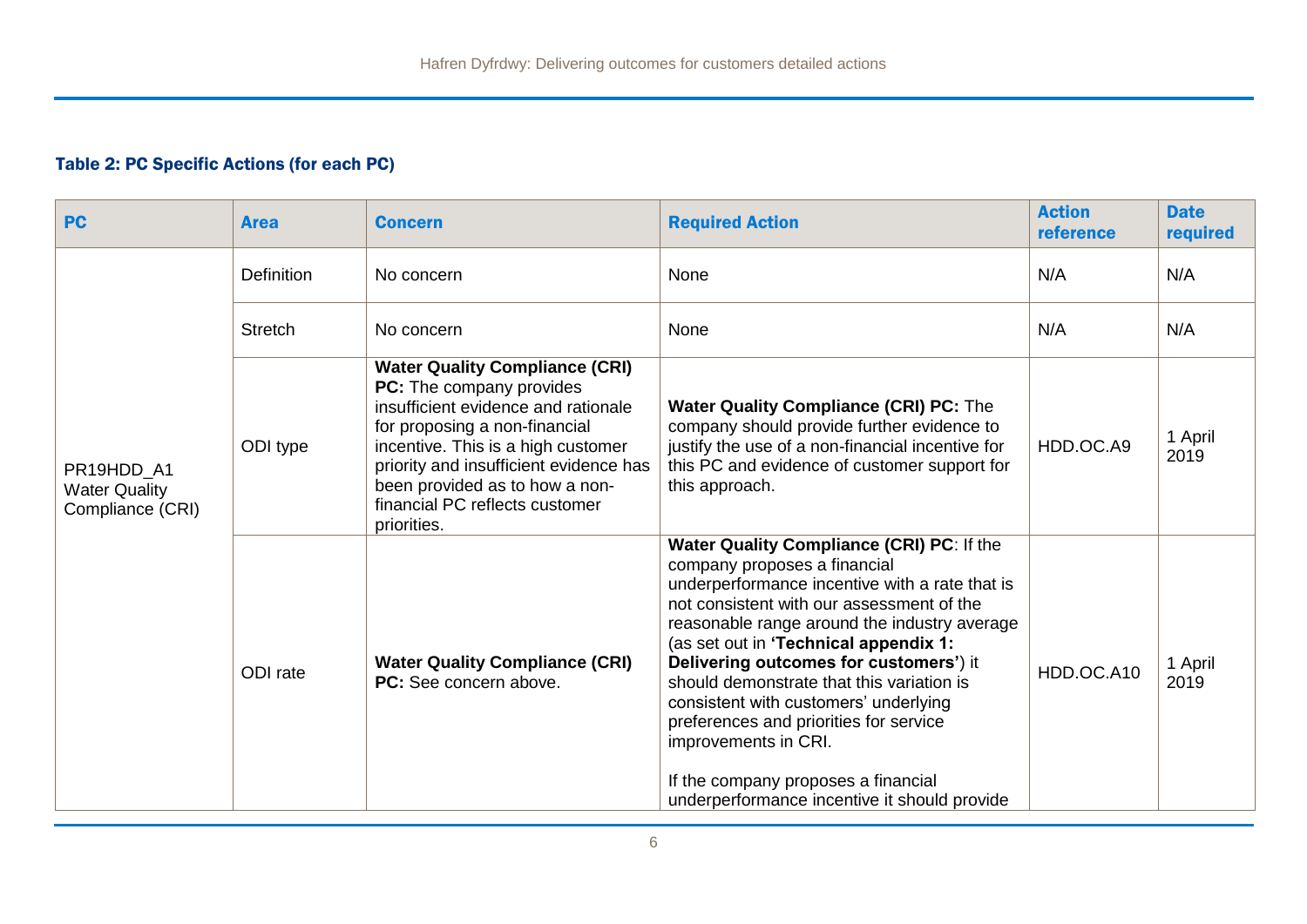| <b>PC</b> | <b>Area</b>                 | <b>Concern</b>                                                        | <b>Required Action</b>                                                                                                                                                                                                                                                                                                                                                                                                                                                                                                                                                                                                                                   | <b>Action</b><br>reference | <b>Date</b><br>required |
|-----------|-----------------------------|-----------------------------------------------------------------------|----------------------------------------------------------------------------------------------------------------------------------------------------------------------------------------------------------------------------------------------------------------------------------------------------------------------------------------------------------------------------------------------------------------------------------------------------------------------------------------------------------------------------------------------------------------------------------------------------------------------------------------------------------|----------------------------|-------------------------|
|           |                             |                                                                       | the additional information set out in<br>'Technical appendix 1: Delivering<br>outcomes for customers' to allow us to<br>better understand the causes of variation in<br>ODI rates for CRI and assess the<br>appropriateness of the company's customer<br>valuation evidence supporting its ODI.<br>In addition, the company should explain and<br>evidence how any proposed ODI rate for CRI<br>is coherent with the rates proposed for other<br>asset health PCs.                                                                                                                                                                                       |                            |                         |
|           | Caps, collars,<br>deadbands | <b>Water Quality Compliance (CRI)</b><br><b>PC:</b> See concern above | <b>Water Quality Compliance (CRI) PC:</b><br>We propose to intervene to ensure companies<br>perform to the regulatory requirement of 100%<br>compliance against drinking water standards.<br>If a financial incentive did apply to this PC, as<br>set out in the methodology we noted a<br>deadband may be appropriate. It is important<br>that the range of underperformance to the<br>collar is adequate to provide clear incentives<br>for companies to deliver statutory<br>requirements.<br>If the company proposes an<br>underperformance payment rate for this PC,<br>the company should set a deadband at 1.50<br>and collar at 9.5 for 2020-25. | HDD.OC.A11                 | 1 April<br>2019         |
|           | Timing                      | No concern                                                            | None                                                                                                                                                                                                                                                                                                                                                                                                                                                                                                                                                                                                                                                     | N/A                        | N/A                     |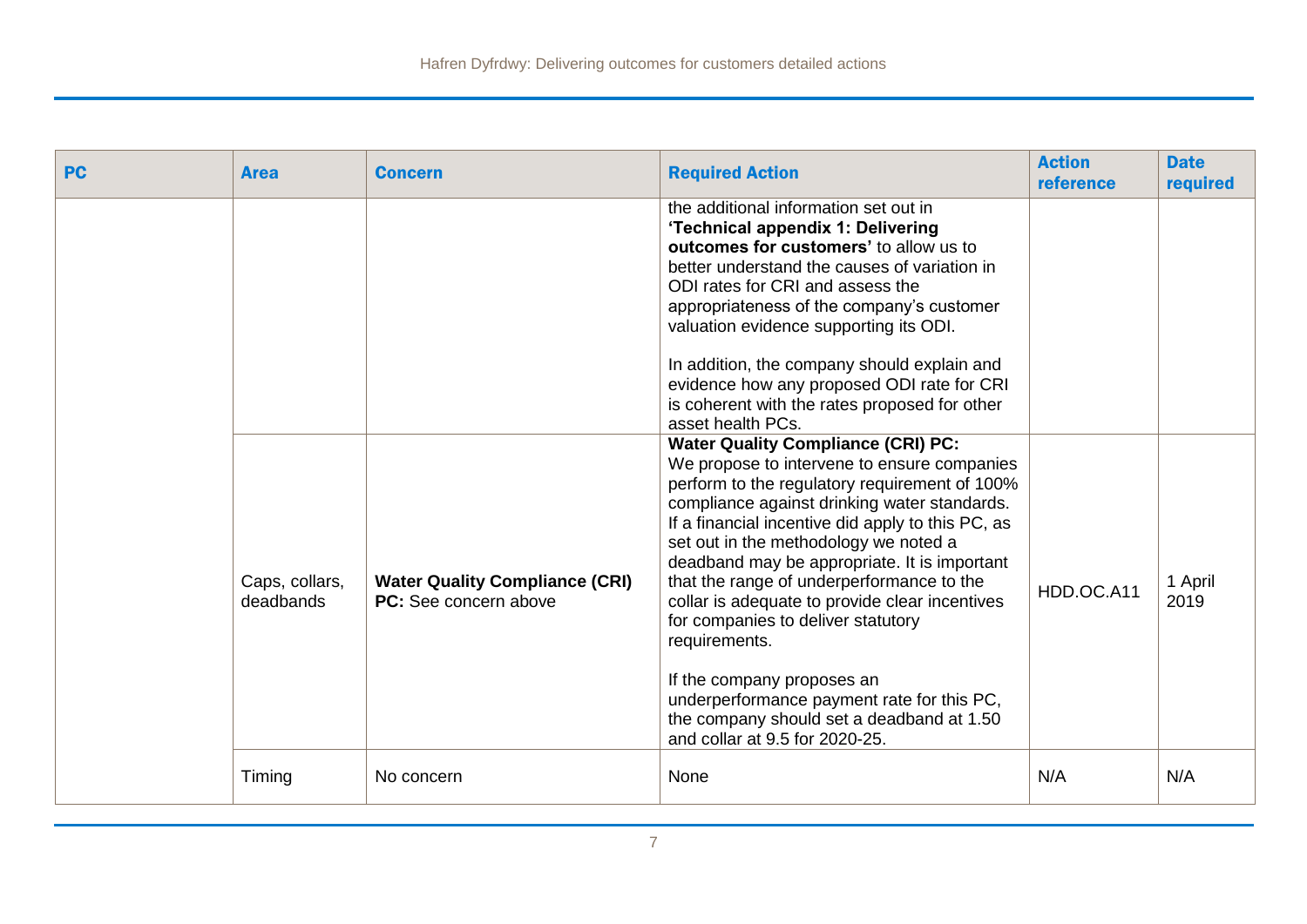| <b>PC</b>                                   | <b>Area</b>    | <b>Concern</b>                                                                                                                                                                                                                                                                                                                                                                                                                                                                                                                                                               | <b>Required Action</b>                                                                                                                                                                                                                                                                                                                                                                                                         | <b>Action</b><br>reference | <b>Date</b><br>required |
|---------------------------------------------|----------------|------------------------------------------------------------------------------------------------------------------------------------------------------------------------------------------------------------------------------------------------------------------------------------------------------------------------------------------------------------------------------------------------------------------------------------------------------------------------------------------------------------------------------------------------------------------------------|--------------------------------------------------------------------------------------------------------------------------------------------------------------------------------------------------------------------------------------------------------------------------------------------------------------------------------------------------------------------------------------------------------------------------------|----------------------------|-------------------------|
| PR19HDD B1<br>Water supply<br>interruptions | Definition     | No concern                                                                                                                                                                                                                                                                                                                                                                                                                                                                                                                                                                   | None                                                                                                                                                                                                                                                                                                                                                                                                                           | N/A                        | N/A                     |
|                                             | <b>Stretch</b> | <b>Water supply interruptions PC:</b><br>Our PR19 methodology expectation<br>for the Water supply interruptions<br>PC is for all companies to set<br>performance at the upper quartile in<br>each year of the 2020-2025 period.<br>Based on the forecast data provided<br>by companies in the September<br>2018 business plan submission, the<br>values are: $2020/21 = 00:04:17$ ;<br>$2021/22 = 00:03:58$ ; $2022/23 =$<br>$00:03:40$ ; $2023/24 = 00:03:22$ ;<br>$2024/25 = 00:03:00.$<br>The company proposes service<br>levels which are less stretching than<br>these. | Water supply interruptions PC: For this<br>common PC we expect all companies' service<br>levels to reflect the values we have calculated<br>for each year of the 2020 to 2025 period.                                                                                                                                                                                                                                          | HDD.OC.A12                 | 1 April<br>2019         |
|                                             | ODI type       | No concern                                                                                                                                                                                                                                                                                                                                                                                                                                                                                                                                                                   | None                                                                                                                                                                                                                                                                                                                                                                                                                           | N/A                        | N/A                     |
|                                             | ODI rate       | <b>Water supply interruptions PC:</b><br>The company provides insufficient<br>evidence that its proposed ODI<br>rates for 2020 to 2025 are<br>appropriate. The proposed level is<br>too low to provide a sufficient<br>incentive and was not well<br>supported by customer evidence.                                                                                                                                                                                                                                                                                         | Water supply interruptions PC: The<br>company should explain why its proposed<br>rates differ from our assessment of the<br>reasonable range around the industry average<br>(as set out in 'Technical appendix 1:<br>Delivering outcomes for customers') and<br>demonstrate that this variation is consistent<br>with customers' underlying preferences and<br>priorities for service improvements in supply<br>interruptions. | HDD.OC.A13                 | 1 April<br>2019         |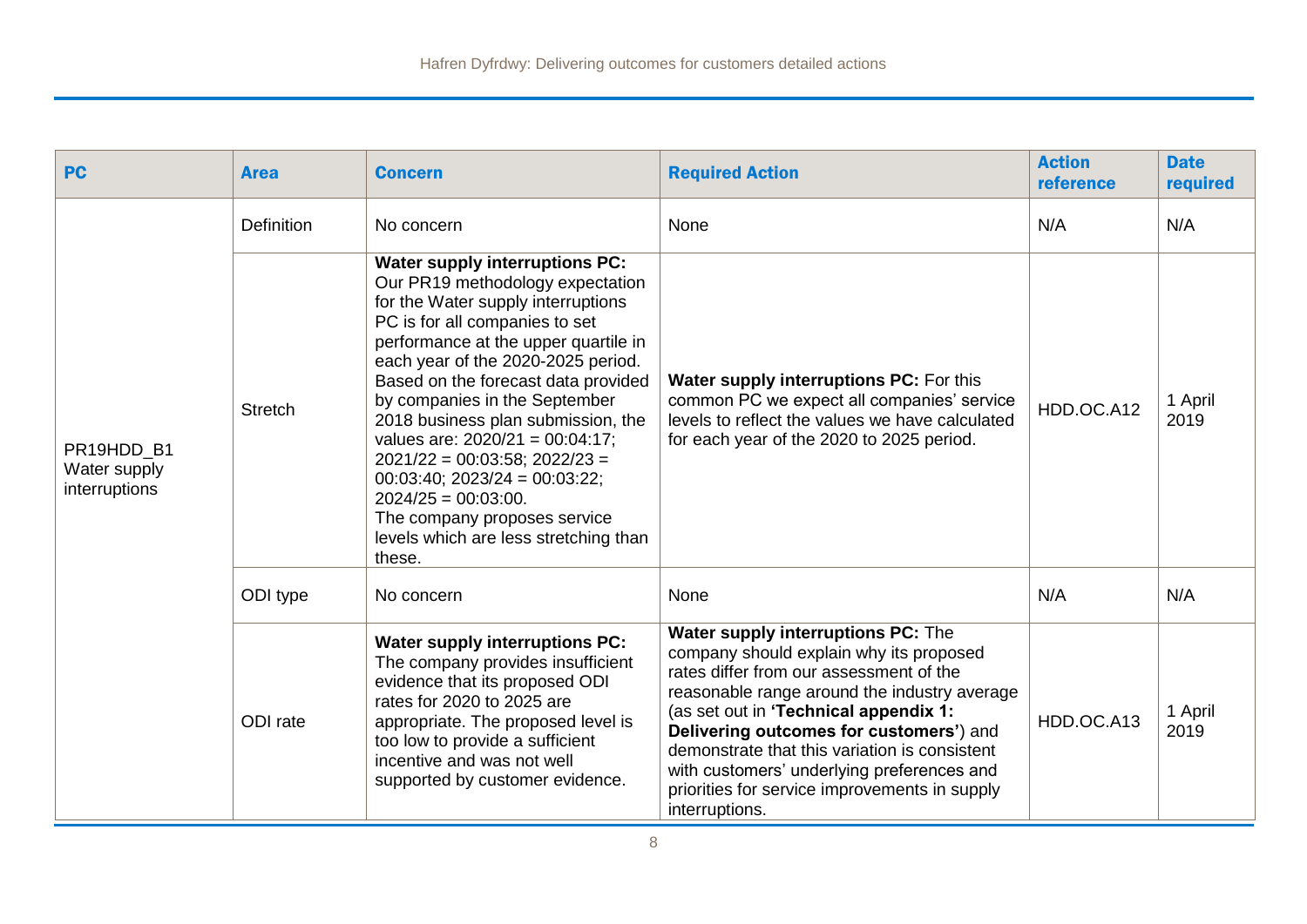| <b>PC</b>             | <b>Area</b>                 | <b>Concern</b>                                                                                                                                                                                                                                                                                                                                                          | <b>Required Action</b>                                                                                                                                                                                                                                                                                                                              | <b>Action</b><br>reference | <b>Date</b><br>required |
|-----------------------|-----------------------------|-------------------------------------------------------------------------------------------------------------------------------------------------------------------------------------------------------------------------------------------------------------------------------------------------------------------------------------------------------------------------|-----------------------------------------------------------------------------------------------------------------------------------------------------------------------------------------------------------------------------------------------------------------------------------------------------------------------------------------------------|----------------------------|-------------------------|
|                       |                             | There is also substantial variation in<br>ODI rates across companies (both<br>on an absolute and per household<br>basis). This implies large differences<br>in underlying customer preferences<br>that cannot plausibly be explained<br>by variation in factors such as<br>comparative and historical<br>performance, household income or<br>water stress.              | The company should also provide the<br>additional information set out in 'Technical<br>appendix 1: Delivering outcomes for<br>customers' to allow us to better understand<br>the causes of variation in ODI rates for supply<br>interruptions and assess the appropriateness<br>of the company's customer valuation evidence<br>supporting its ODI. |                            |                         |
|                       | Caps, collars,<br>deadbands | <b>Water supply interruptions PC:</b><br>The company proposes an<br>underperformance collar, but does<br>not provide any justification for this.                                                                                                                                                                                                                        | Water supply interruptions PC: The<br>company should provide further evidence to<br>justify the application of a collar and the<br>specific level it should be set at.                                                                                                                                                                              | HDD.OC.A14                 | 1 April<br>2019         |
|                       | Timing                      | No concern                                                                                                                                                                                                                                                                                                                                                              | None                                                                                                                                                                                                                                                                                                                                                | N/A                        | N/A                     |
| PR19HDD B2<br>Leakage | <b>Definition</b>           | <b>Leakage PC:</b> We identified in the<br>APR18 submission evidence<br>(shadow reporting table 3S) that<br>there are sub-components of some<br>common PCs assessed as 'Amber'<br>or 'Red'. The company has not<br>provided sufficient evidence to<br>demonstrate that plans and<br>timetables are in place to achieve<br>compliance with these measures by<br>2019/20. | Leakage PC: For sub-components rated<br>'Amber' or 'Red' in table 3S of the 2018 APR<br>submission, the company should provide<br>details on the actions needed to comply with<br>the standard definitions of common<br>performance metrics and its timetable for<br>completing them.                                                               | HDD.OC.A15                 | 1 April<br>2019         |
|                       | <b>Stretch</b>              | No concern                                                                                                                                                                                                                                                                                                                                                              | None                                                                                                                                                                                                                                                                                                                                                | N/A                        | N/A                     |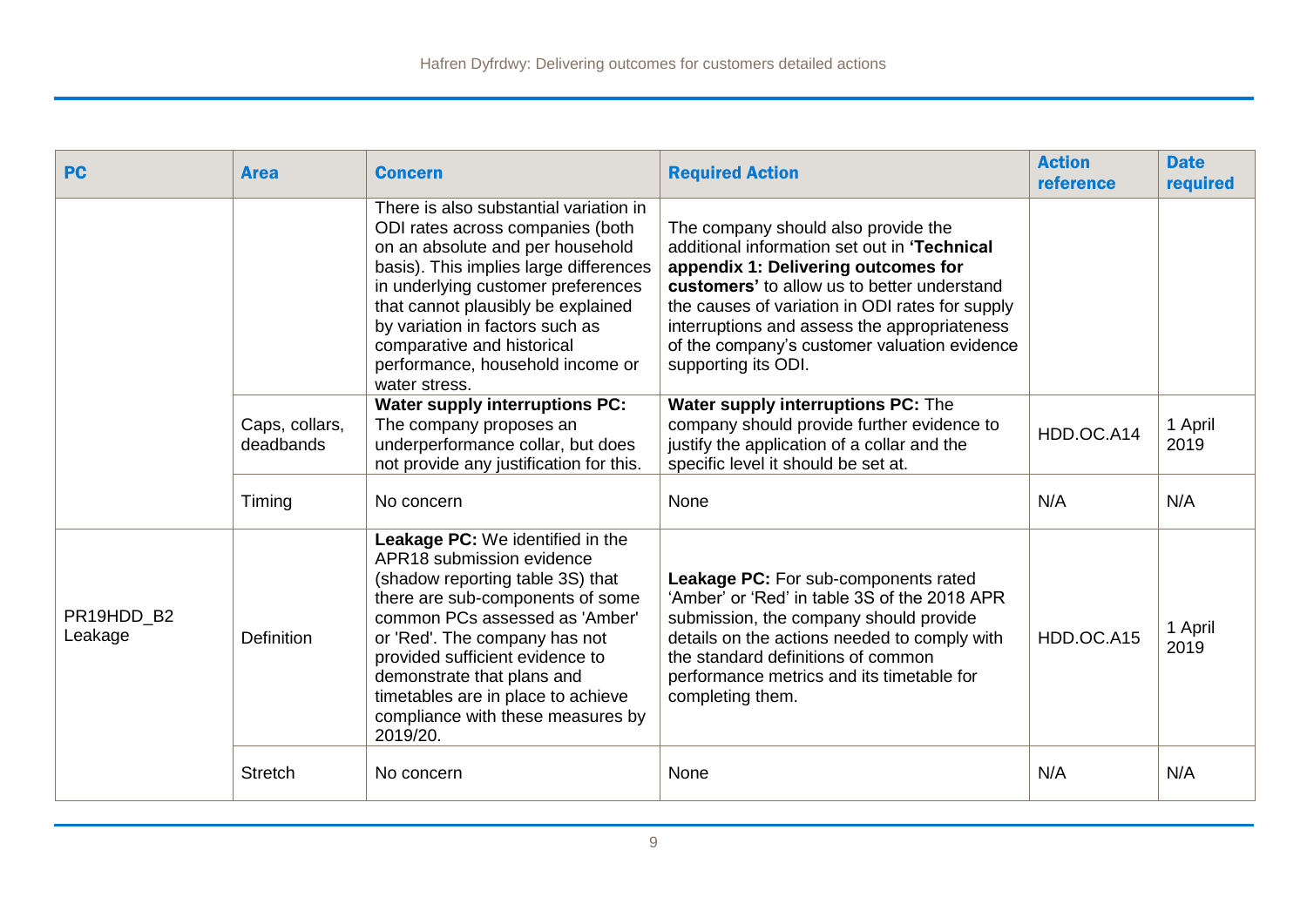| <b>PC</b> | <b>Area</b>                 | <b>Concern</b>                                                                                                                                                                                                                                                                                                                                                                                                                                                                                                                                                                                                                                       | <b>Required Action</b>                                                                                                                                                                                                                                                                                                                                                                                                                                                                                                                                                                                                                                                                                                                | <b>Action</b><br>reference | <b>Date</b><br>required |
|-----------|-----------------------------|------------------------------------------------------------------------------------------------------------------------------------------------------------------------------------------------------------------------------------------------------------------------------------------------------------------------------------------------------------------------------------------------------------------------------------------------------------------------------------------------------------------------------------------------------------------------------------------------------------------------------------------------------|---------------------------------------------------------------------------------------------------------------------------------------------------------------------------------------------------------------------------------------------------------------------------------------------------------------------------------------------------------------------------------------------------------------------------------------------------------------------------------------------------------------------------------------------------------------------------------------------------------------------------------------------------------------------------------------------------------------------------------------|----------------------------|-------------------------|
|           | ODI type                    | Leakage PC: The company<br>provides insufficient evidence to<br>support its proposal for a financial<br>outperformance incentive for this<br>PC. The CCG raised concerns<br>regarding the methods the company<br>used to gain acceptance for<br>outperformance payments.                                                                                                                                                                                                                                                                                                                                                                             | Leakage PC: The company should provide<br>further evidence of its approach to customer<br>engagement and how it addressed the<br>concerns raised by the CCG. The company<br>should provide further evidence to justify the<br>use of an outperformance payment for this<br>PC, including evidence of customer support.                                                                                                                                                                                                                                                                                                                                                                                                                | HDD.OC.A16                 | 1 April<br>2019         |
|           | ODI rate                    | Leakage PC: The company<br>provides insufficient evidence that<br>its proposed ODI rates for 2020 to<br>2025 are appropriate. The proposed<br>level is too low to provide a<br>sufficient incentive and was<br>insufficiently supported by customer<br>evidence.<br>There is also substantial variation in<br>ODI rates across companies (both<br>on an absolute and per household<br>basis). This implies large differences<br>in underlying customer preferences<br>for leakage reduction that cannot<br>plausibly be explained by variation<br>in factors such as comparative and<br>historical performance, household<br>income or water stress. | Leakage PC: The company should explain<br>why its proposed rates differ from our<br>assessment of the reasonable range around<br>the industry average (as set out in 'Technical<br>appendix 1: Delivering outcomes for<br>customers') and demonstrate that this<br>variation is consistent with customers'<br>underlying preferences and priorities for<br>service improvements in leakage.<br>The company should also provide the<br>additional information set out in 'Technical<br>appendix 1: Delivering outcomes for<br>customers' to allow us to better understand<br>the causes of variation in ODI rates for<br>leakage and assess the appropriateness of<br>the company's customer valuation evidence<br>supporting its ODI. | HDD.OC.A17                 | 1 April<br>2019         |
|           | Caps, collars,<br>deadbands | No concern                                                                                                                                                                                                                                                                                                                                                                                                                                                                                                                                                                                                                                           | None                                                                                                                                                                                                                                                                                                                                                                                                                                                                                                                                                                                                                                                                                                                                  | N/A                        | N/A                     |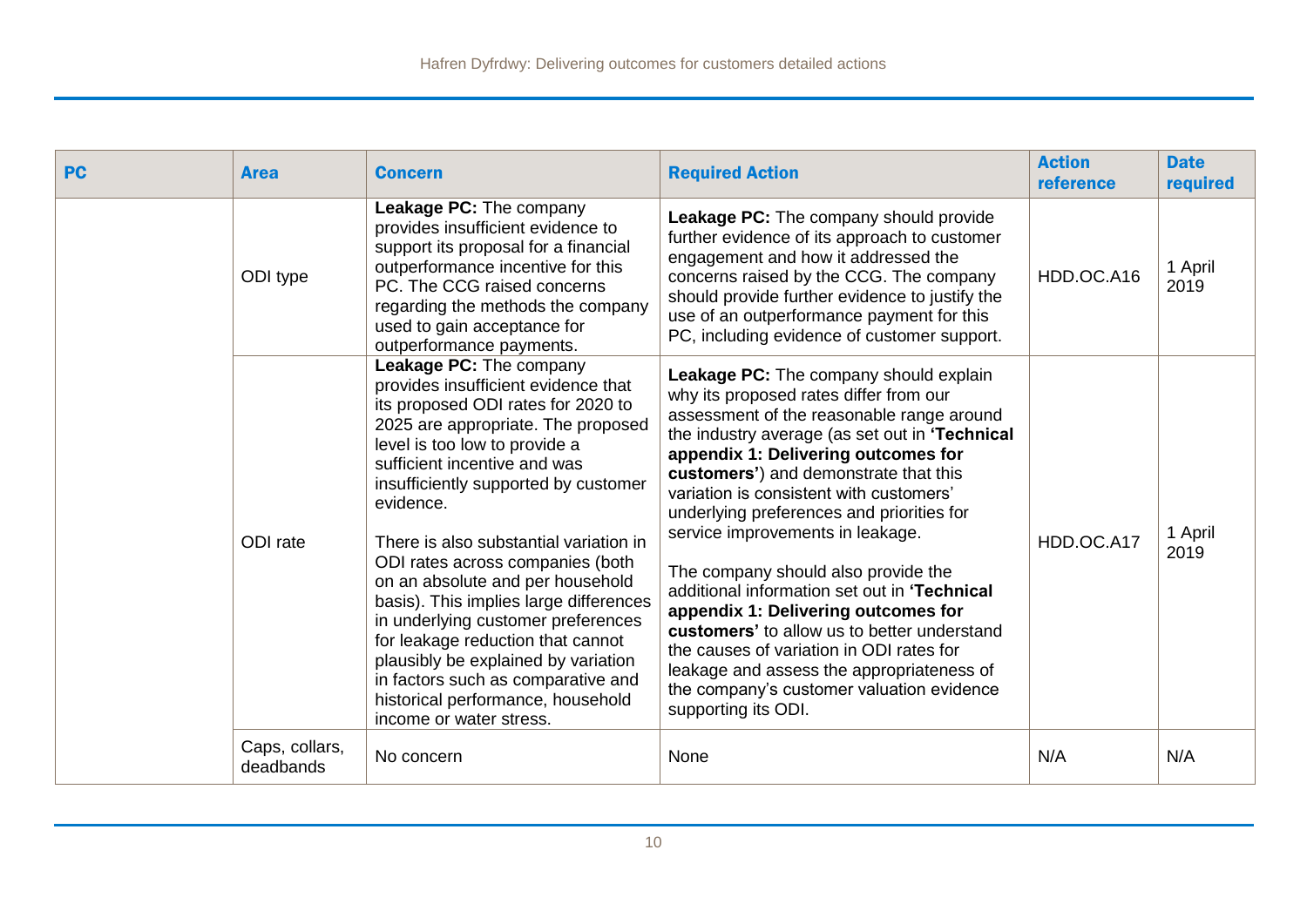| <b>PC</b>                | <b>Area</b>       | <b>Concern</b>                                                                                                                                                                                                                                                                                                                                                                                                      | <b>Required Action</b>                                                                                                                                                                                                                                                                                                                                                      | <b>Action</b><br>reference | <b>Date</b><br>required |
|--------------------------|-------------------|---------------------------------------------------------------------------------------------------------------------------------------------------------------------------------------------------------------------------------------------------------------------------------------------------------------------------------------------------------------------------------------------------------------------|-----------------------------------------------------------------------------------------------------------------------------------------------------------------------------------------------------------------------------------------------------------------------------------------------------------------------------------------------------------------------------|----------------------------|-------------------------|
|                          | Timing            | No concern                                                                                                                                                                                                                                                                                                                                                                                                          | None                                                                                                                                                                                                                                                                                                                                                                        | N/A                        | N/A                     |
|                          | <b>Definition</b> | No concern                                                                                                                                                                                                                                                                                                                                                                                                          | None                                                                                                                                                                                                                                                                                                                                                                        | N/A                        | N/A                     |
| PR19HDD_B3<br><b>PCC</b> | <b>Stretch</b>    | Per capita consumption (PCC)<br>PC: The company provides<br>insufficient evidence that its<br>proposed service levels for 2020 to<br>2025 are stretching. It has proposed<br>high service levels for PCC at 151<br>litres/head/day in 2024-25 and a<br>relatively low percentage reduction<br>of 3% over the period. This is<br>despite "strong and clear" feedback<br>from customers that want a PCC<br>reduction. | Per capita consumption (PCC) PC: The<br>company should reconsider its proposed<br>service levels and ensure that they are<br>stretching. The company should clearly set out<br>the evidence and rationale for the revised<br>targets.                                                                                                                                       | HDD.OC.A18                 | 1 April<br>2019         |
|                          | ODI type          | Per capita consumption (PCC)<br>PC: The company provides<br>insufficient evidence to support its<br>proposal for a non-financial<br>incentive for this ODI.                                                                                                                                                                                                                                                         | Per capita consumption (PCC) PC: The<br>company should provide further evidence to<br>justify the use of a non-financial incentive for<br>this PC and evidence of customer support for<br>this approach.                                                                                                                                                                    | HDD.OC.A19                 | 1 April<br>2019         |
|                          | ODI rate          | Per capita consumption (PCC)<br>PC: See concern above.                                                                                                                                                                                                                                                                                                                                                              | Per capita consumption (PCC) PC: If the<br>company proposes a financial incentive with a<br>rate that is not consistent with our assessment<br>of the reasonable range around the industry<br>average (as set out in 'Technical appendix 1:<br>Delivering outcomes for customers') it<br>should demonstrate that this variation is<br>consistent with customers' underlying | HDD.OC.A20                 | 1 April<br>2019         |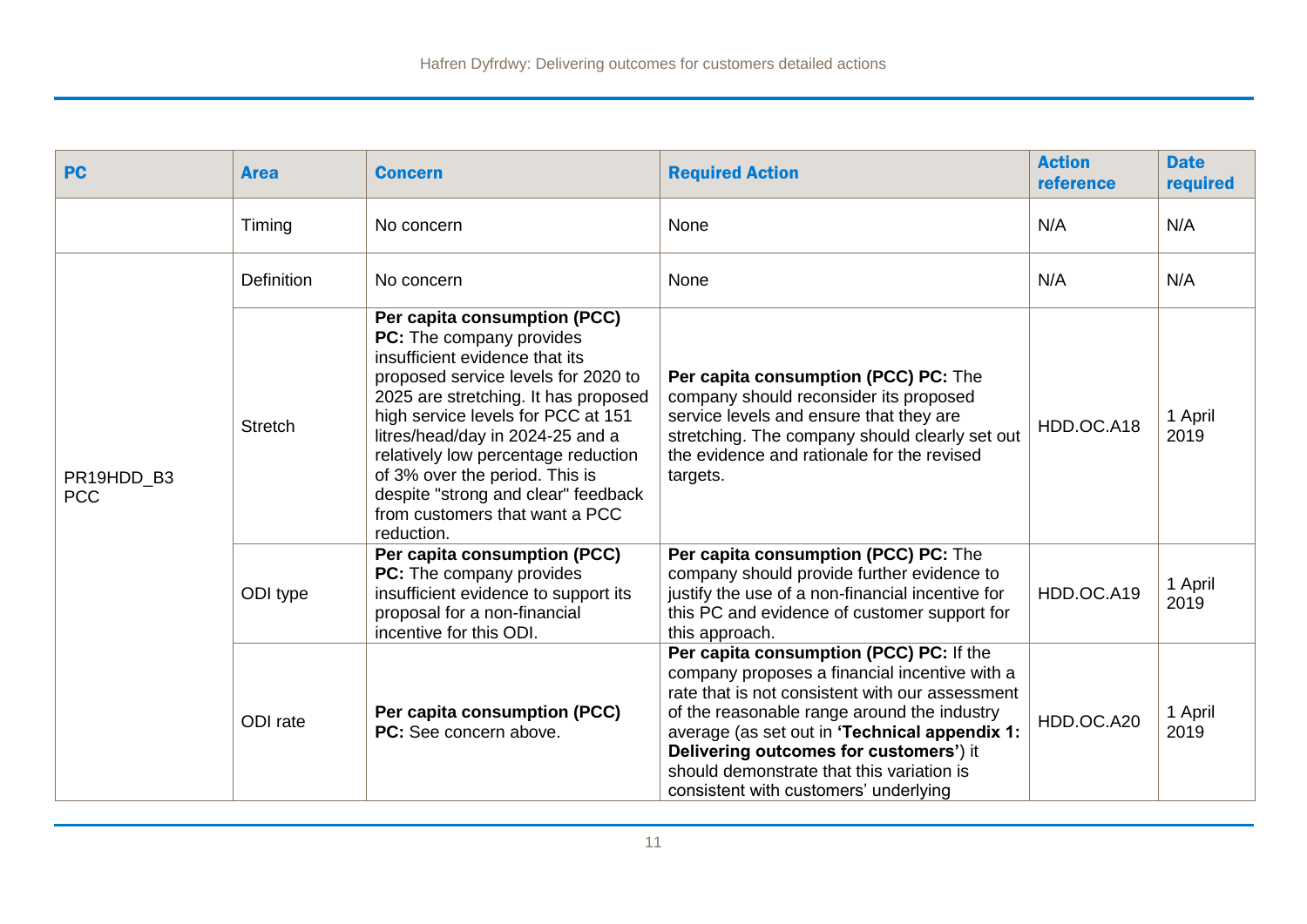| <b>PC</b>                                  | <b>Area</b>                 | <b>Concern</b>                                                                                                                         | <b>Required Action</b>                                                                                                                                                                                                                                                                                                                                                                                                                                                        | <b>Action</b><br>reference | <b>Date</b><br>required |
|--------------------------------------------|-----------------------------|----------------------------------------------------------------------------------------------------------------------------------------|-------------------------------------------------------------------------------------------------------------------------------------------------------------------------------------------------------------------------------------------------------------------------------------------------------------------------------------------------------------------------------------------------------------------------------------------------------------------------------|----------------------------|-------------------------|
|                                            |                             |                                                                                                                                        | preferences and priorities for service<br>improvements in per capita consumption.<br>If the company proposes a financial incentive<br>it should provide the additional information set<br>out in 'Technical appendix 1: Delivering<br>outcomes for customers' to allow us to<br>better understand the causes of variation in<br>ODI rates for per capita consumption and<br>assess the appropriateness of the company's<br>customer valuation evidence supporting its<br>ODI. |                            |                         |
|                                            | Caps, collars,<br>deadbands | No concern                                                                                                                             | None                                                                                                                                                                                                                                                                                                                                                                                                                                                                          | N/A                        | N/A                     |
|                                            | Timing                      | No concern                                                                                                                             | None                                                                                                                                                                                                                                                                                                                                                                                                                                                                          | N/A                        | N/A                     |
|                                            | <b>Definition</b>           | No concern                                                                                                                             | None                                                                                                                                                                                                                                                                                                                                                                                                                                                                          | N/A                        | N/A                     |
| PR19HDD_B4<br>Resilience - drought<br>risk | <b>Stretch</b>              | Resilience - drought risk PC: The<br>company provides insufficient<br>evidence that its presented risk is<br>determined appropriately. | Resilience - drought risk PC: The company<br>should explain its level of stretch and submit<br>the intermediate calculation outputs as shown<br>in the common definition guidance published<br>on our website for the drought resilience<br>metric.                                                                                                                                                                                                                           | HDD.OC.A21                 | 1 April<br>2019         |
|                                            | ODI type                    | No concern                                                                                                                             | None                                                                                                                                                                                                                                                                                                                                                                                                                                                                          | N/A                        | N/A                     |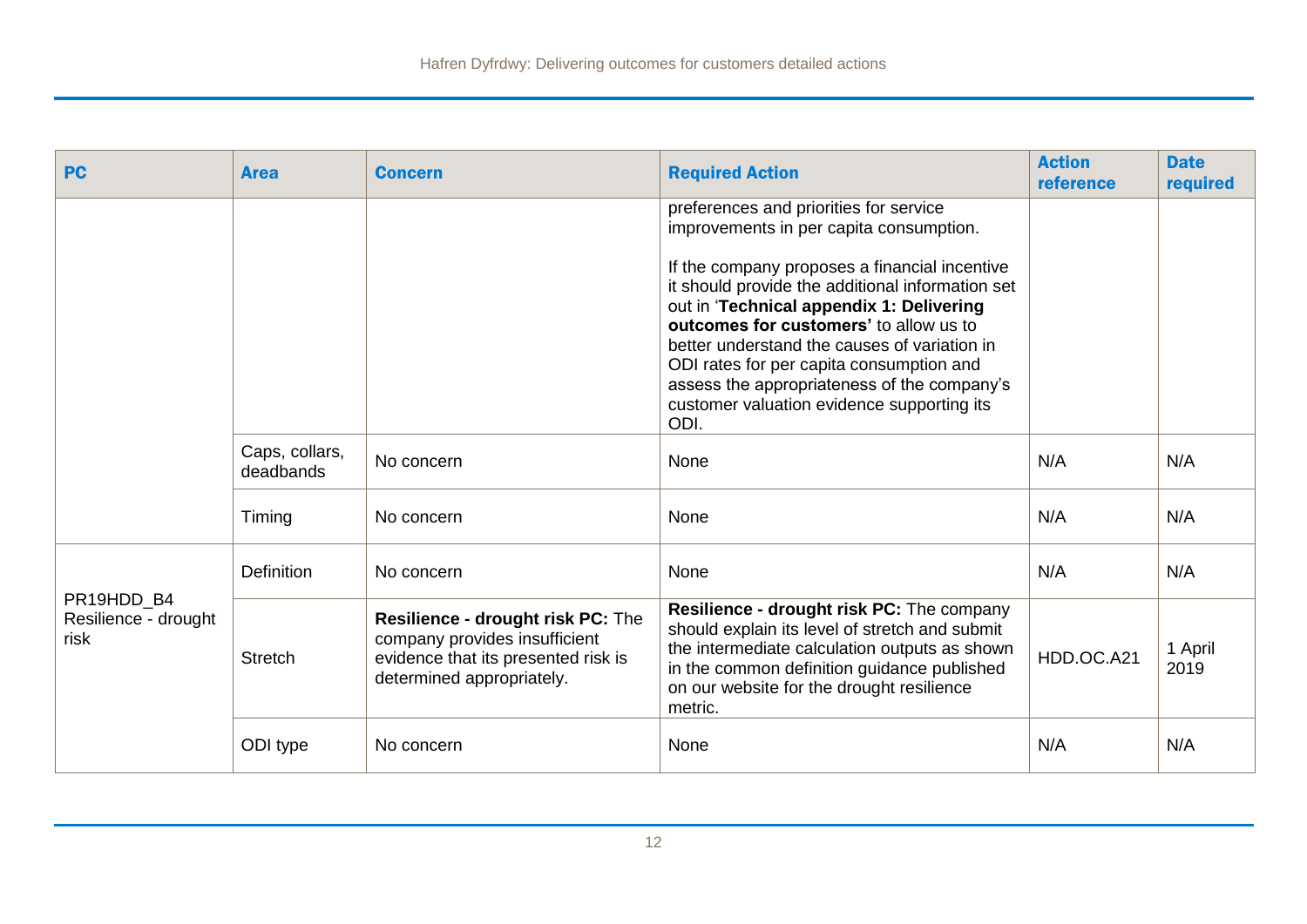| <b>PC</b>                                   | <b>Area</b>                 | <b>Concern</b>                                                                                                                                                                                                                                                                                                                                                             | <b>Required Action</b>                                                                                                                                                                                                                                                                                                                                                                                                                                                        | <b>Action</b><br>reference | <b>Date</b><br>required |
|---------------------------------------------|-----------------------------|----------------------------------------------------------------------------------------------------------------------------------------------------------------------------------------------------------------------------------------------------------------------------------------------------------------------------------------------------------------------------|-------------------------------------------------------------------------------------------------------------------------------------------------------------------------------------------------------------------------------------------------------------------------------------------------------------------------------------------------------------------------------------------------------------------------------------------------------------------------------|----------------------------|-------------------------|
|                                             | ODI rate                    | No concern                                                                                                                                                                                                                                                                                                                                                                 | None                                                                                                                                                                                                                                                                                                                                                                                                                                                                          | N/A                        | N/A                     |
|                                             | Caps, collars,<br>deadbands | No concern                                                                                                                                                                                                                                                                                                                                                                 | None                                                                                                                                                                                                                                                                                                                                                                                                                                                                          | N/A                        | N/A                     |
|                                             | Timing                      | No concern                                                                                                                                                                                                                                                                                                                                                                 | None                                                                                                                                                                                                                                                                                                                                                                                                                                                                          | N/A                        | N/A                     |
|                                             | <b>Definition</b>           | No concern                                                                                                                                                                                                                                                                                                                                                                 | None                                                                                                                                                                                                                                                                                                                                                                                                                                                                          | N/A                        | N/A                     |
|                                             | <b>Stretch</b>              | No concern                                                                                                                                                                                                                                                                                                                                                                 | None                                                                                                                                                                                                                                                                                                                                                                                                                                                                          | N/A                        | N/A                     |
| PR19HDD B5<br>Asset health - burst<br>mains | ODI type                    | Asset health - burst mains PC:<br>The company does not provide<br>evidence that customers support the<br>outperformance payment.                                                                                                                                                                                                                                           | <b>Asset health - burst mains PC: The</b><br>company should provide further evidence to<br>justify the use of an outperformance payment<br>for this PC, including evidence of customer<br>support. Alternatively, the company should<br>remove the outperformance payment.                                                                                                                                                                                                    | HDD.OC.A22                 | 1 April<br>2019         |
|                                             | ODI rate                    | <b>Asset health - burst mains PC:</b><br>There is substantial variation in<br>proposed ODI rates across<br>companies for common and<br>comparable PCs. This finding<br>implies large differences in<br>underlying costs and customer<br>preferences that cannot plausibly be<br>explained by companies'<br>comparative and historical<br>performance, or exogenous factors | Asset health - burst mains PC: The<br>company should explain and evidence how its<br>proposed ODI rates for mains bursts are<br>coherent with the rates proposed for PCs<br>relating to the associated customer facing-<br>impacts of the asset failure (including leakage,<br>supply interruptions and low pressure) and<br>demonstrate how the package of ODIs across<br>the relevant group of PCs appropriately<br>incentivises performance in the long and<br>short-term. | HDD.OC.A23                 | 1 April<br>2019         |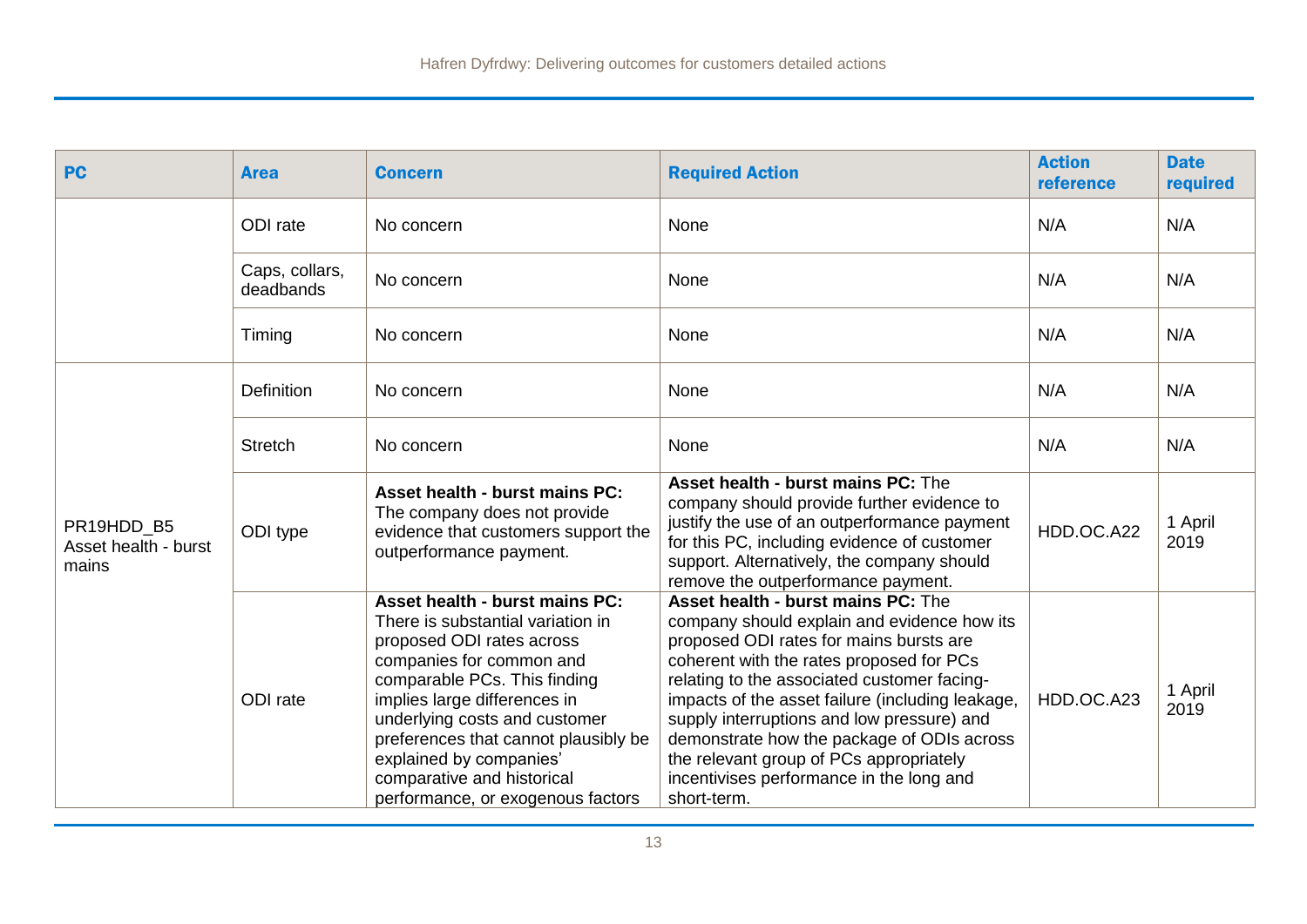| <b>PC</b> | <b>Area</b>                 | <b>Concern</b>                                                                                                                                                                                                                                                                                                                                                                                                                                                                                                                                                                                                                                                                                                        | <b>Required Action</b>                                                                                                                                                                                                                                                                                                                      | <b>Action</b><br>reference | <b>Date</b><br>required |
|-----------|-----------------------------|-----------------------------------------------------------------------------------------------------------------------------------------------------------------------------------------------------------------------------------------------------------------------------------------------------------------------------------------------------------------------------------------------------------------------------------------------------------------------------------------------------------------------------------------------------------------------------------------------------------------------------------------------------------------------------------------------------------------------|---------------------------------------------------------------------------------------------------------------------------------------------------------------------------------------------------------------------------------------------------------------------------------------------------------------------------------------------|----------------------------|-------------------------|
|           |                             | such as household income or water<br>stress.                                                                                                                                                                                                                                                                                                                                                                                                                                                                                                                                                                                                                                                                          | The company should also provide the<br>additional information set out in 'Technical<br>appendix 1: Delivering outcomes for<br>customers' to allow us to better understand<br>the causes of variation in ODI rates for mains<br>bursts and assess the appropriateness of the<br>company's customer valuation evidence<br>supporting its ODI. |                            |                         |
|           | Caps, collars,<br>deadbands | Asset health - burst mains PC:<br>The company proposes to apply an<br>outperformance and<br>underperformance deadband to this<br>PC, on the grounds that there is<br>random variation in performance<br>due to weather. However, the PR19<br>Methodology explains that we<br>expect companies to manage the<br>financial impacts of volatility in<br>performance, and it is appropriate<br>that customers are adequately<br>compensated for below-target<br>performance. Moreover, the use of<br>deadbands could dampen the<br>company's incentives to improve<br>performance from its current<br>position. We therefore judge that the<br>company has insufficiently justified<br>the need for deadbands on this PC. | <b>Asset health - burst mains PC: The</b><br>company should either remove the proposed<br>deadbands from this PC or provide convincing<br>evidence to explain why these features are<br>appropriate and in customers' interests.                                                                                                            | HDD.OC.A24                 | 1 April<br>2019         |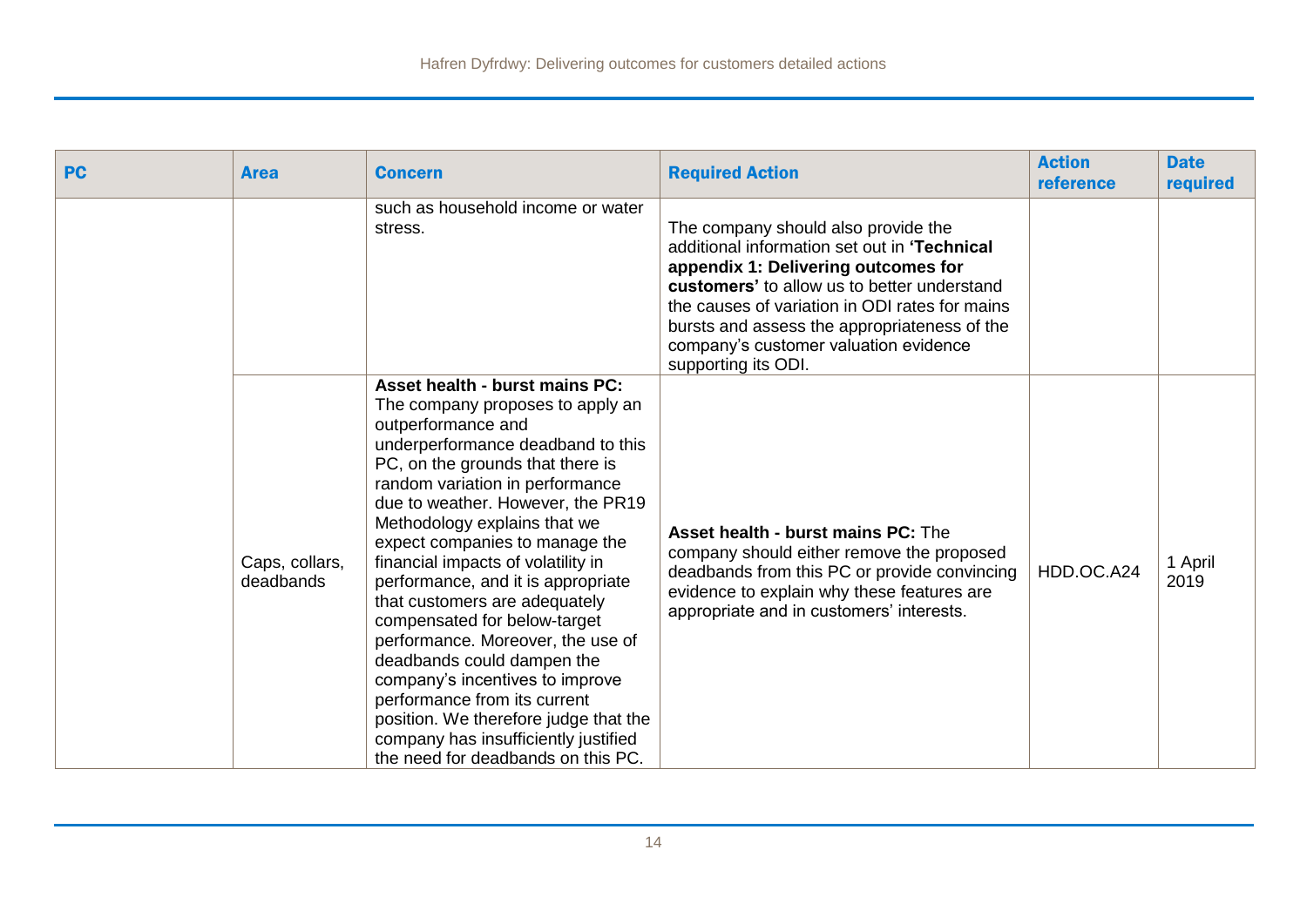| <b>PC</b>                                        | <b>Area</b>    | <b>Concern</b>                                                                                                                                                                                                                                                                                                                                                                                                   | <b>Required Action</b>                                                                                                                                                                                                                                                                                                                                                                                                                                                                                                                                                                                                                                                                                                                            | <b>Action</b><br>reference | <b>Date</b><br>required |
|--------------------------------------------------|----------------|------------------------------------------------------------------------------------------------------------------------------------------------------------------------------------------------------------------------------------------------------------------------------------------------------------------------------------------------------------------------------------------------------------------|---------------------------------------------------------------------------------------------------------------------------------------------------------------------------------------------------------------------------------------------------------------------------------------------------------------------------------------------------------------------------------------------------------------------------------------------------------------------------------------------------------------------------------------------------------------------------------------------------------------------------------------------------------------------------------------------------------------------------------------------------|----------------------------|-------------------------|
|                                                  | Timing         | No concern                                                                                                                                                                                                                                                                                                                                                                                                       | None                                                                                                                                                                                                                                                                                                                                                                                                                                                                                                                                                                                                                                                                                                                                              | N/A                        | N/A                     |
| PR19HDD B6<br>Asset health -<br>unplanned outage | Definition     | Asset health - unplanned outage<br><b>PC:</b> We identified in the Annual<br>Performance Report 2018 (APR18)<br>submission evidence (shadow<br>reporting table 3S) that there are<br>sub-components assessed as<br>'Amber' or 'Red'. The company has<br>not provided sufficient evidence to<br>demonstrate that plans and<br>timetables are in place to achieve<br>compliance with these measures by<br>2019-20. | Asset health - unplanned outage PC: The<br>company should provide details on the actions<br>needed to comply with the standard definition<br>of this common performance metric and its<br>timetable for completing them (where there is<br>a sub-component rated Amber or Red in table<br>3S of the 2018 APR submission).                                                                                                                                                                                                                                                                                                                                                                                                                         | HDD.OC.A25                 | 1 April<br>2019         |
|                                                  | <b>Stretch</b> | Asset health - unplanned outage<br>PC: The company did not submit<br>past performance data or proposed<br>service levels for this PC. It<br>indicates it will be able to start<br>shadow reporting in 2019.                                                                                                                                                                                                      | Asset health - unplanned outage PC: The<br>company is required to provide fully audited<br>2018-19 performance data by 15 May 2019.<br>This should take the form of an early Annual<br>Performance Report (APR) submission, but<br>only for Unplanned Outages. Board assured<br>data can be provided with the main APR in<br>July 2019, any changes will be taken into<br>account for the Final Determination. Based on<br>the latest performance and updated<br>methodologies, the company should re-submit<br>$2019/20 - 2024/25$ forecast data in the May<br>submission. The company should also report<br>their current and forecast company level peak<br>week production capacity (MI/d), the<br>unplanned outage (MI/d) and planned outage | HDD.OC.A26                 | 15 May<br>2019          |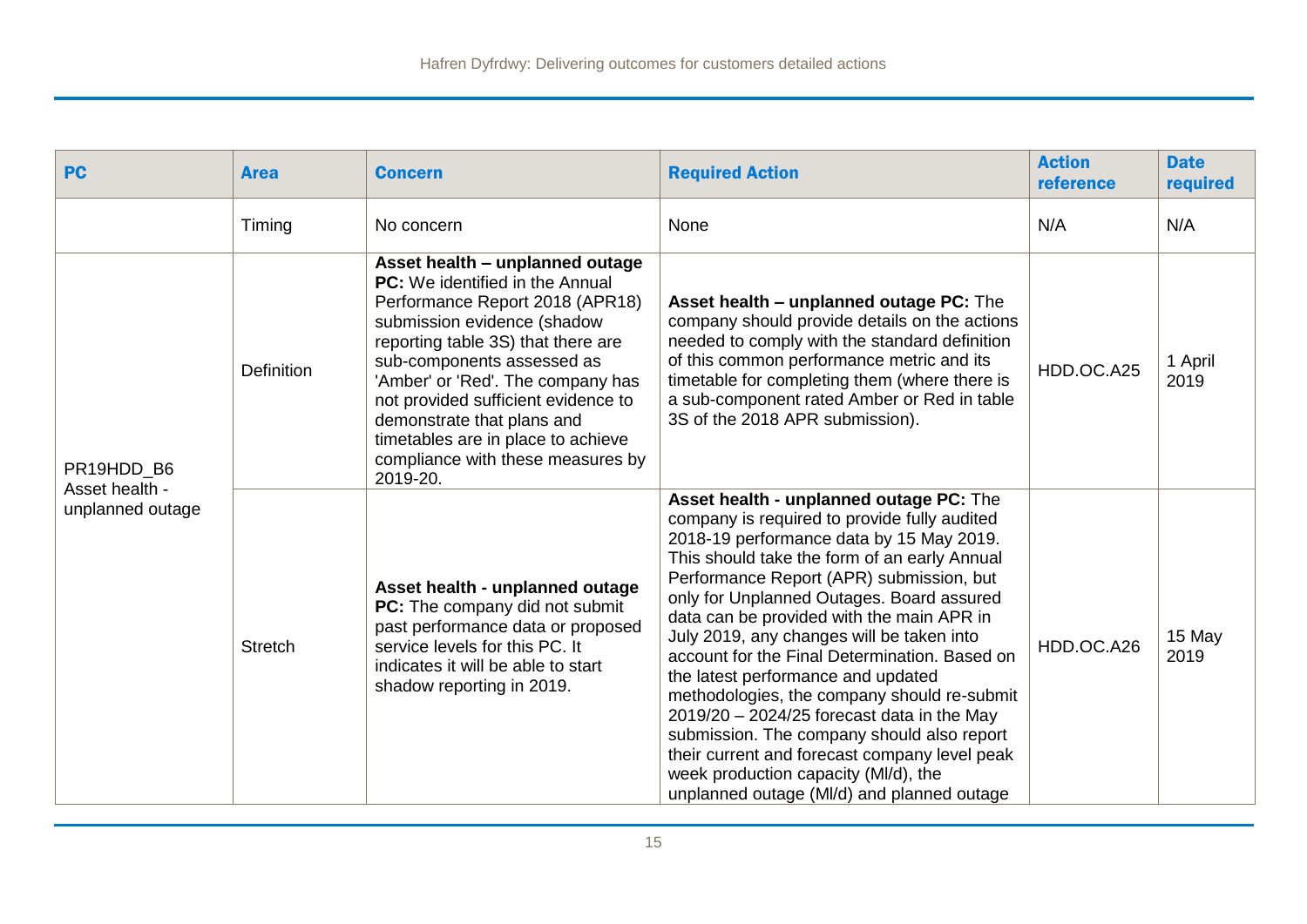| <b>PC</b> | <b>Area</b> | <b>Concern</b>                                                                                                                                                                                                                                             | <b>Required Action</b>                                                                                                                                                                                                                                                                                                                                                                                                                                                                                                                                                                                                                                                                                                                                                                                                                  | <b>Action</b><br>reference | <b>Date</b><br>required |
|-----------|-------------|------------------------------------------------------------------------------------------------------------------------------------------------------------------------------------------------------------------------------------------------------------|-----------------------------------------------------------------------------------------------------------------------------------------------------------------------------------------------------------------------------------------------------------------------------------------------------------------------------------------------------------------------------------------------------------------------------------------------------------------------------------------------------------------------------------------------------------------------------------------------------------------------------------------------------------------------------------------------------------------------------------------------------------------------------------------------------------------------------------------|----------------------------|-------------------------|
|           |             |                                                                                                                                                                                                                                                            | (MI/d) in their commentary for the May<br>submission.                                                                                                                                                                                                                                                                                                                                                                                                                                                                                                                                                                                                                                                                                                                                                                                   |                            |                         |
|           | ODI type    | Asset health - unplanned outage<br><b>PC:</b> The company proposes a non-<br>financial incentive without providing<br>sufficient justification. The company<br>states that it is of low importance to<br>customers, and not a customer-<br>facing measure. | Asset health - unplanned outage PC: The<br>company should propose a standard<br>underperformance incentive rate for this PC<br>supported by evidence to justify the customer<br>valuations and forecast efficient marginal cost<br>inputs that it proposes.                                                                                                                                                                                                                                                                                                                                                                                                                                                                                                                                                                             | HDD.OC.A27                 | 1 April<br>2019         |
|           | ODI rate    | Asset health – unplanned outage<br><b>PC:</b> See concern above                                                                                                                                                                                            | Asset health - unplanned outage PC: If the<br>company proposes a financial<br>underperformance incentive with a rate that is<br>not consistent with our assessment of the<br>reasonable range around the industry average<br>(as set out in 'Technical appendix 1:<br>Delivering outcomes for customers') it<br>should demonstrate that this variation is<br>consistent with customers' underlying<br>preferences and priorities for service<br>improvements in unplanned outages.<br>If the company proposes a financial<br>underperformance incentive it should provide<br>the additional information set out in<br>'Technical appendix 1: Delivering<br>outcomes for customers' to allow us to<br>better understand the causes of variation in<br>ODI rates for unplanned outages and assess<br>the appropriateness of the company's | HDD.OC.A28                 | 1 April<br>2019         |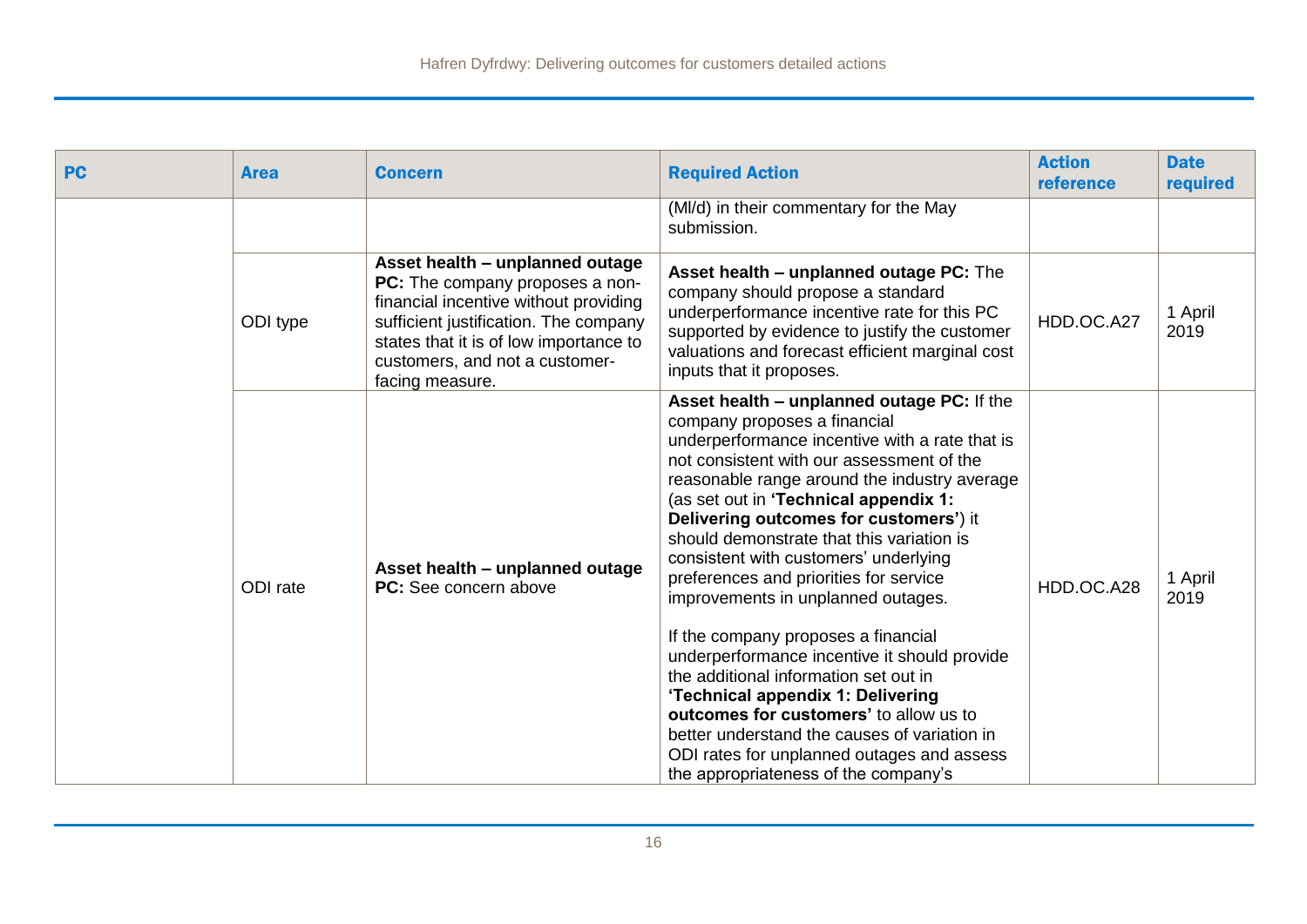| <b>PC</b>                                          | <b>Area</b>                 | <b>Concern</b>                                                                                                                                                      | <b>Required Action</b>                                                                                                                                                                                                                                                            | <b>Action</b><br>reference | <b>Date</b><br>required |
|----------------------------------------------------|-----------------------------|---------------------------------------------------------------------------------------------------------------------------------------------------------------------|-----------------------------------------------------------------------------------------------------------------------------------------------------------------------------------------------------------------------------------------------------------------------------------|----------------------------|-------------------------|
|                                                    |                             |                                                                                                                                                                     | customer valuation evidence supporting its<br>ODI.<br>The company should explain and evidence<br>how any proposed ODI rate for unplanned<br>outages is coherent with the rates proposed<br>for PCs relating to the associated customer<br>facing-impacts of the asset failure and |                            |                         |
|                                                    |                             |                                                                                                                                                                     | demonstrate how the package of ODIs across<br>the relevant group of PCs appropriately<br>incentivises performance in the long and<br>short-term.                                                                                                                                  |                            |                         |
|                                                    | Caps, collars,<br>deadbands | No concern                                                                                                                                                          | None                                                                                                                                                                                                                                                                              | N/A                        | N/A                     |
|                                                    | Timing                      | No concern                                                                                                                                                          | None                                                                                                                                                                                                                                                                              | N/A                        | N/A                     |
|                                                    | <b>Definition</b>           | No concern                                                                                                                                                          | None                                                                                                                                                                                                                                                                              | N/A                        | N/A                     |
| PR19HDD C4<br><b>Treatment works</b><br>compliance | <b>Stretch</b>              | No concern                                                                                                                                                          | None                                                                                                                                                                                                                                                                              | N/A                        | N/A                     |
|                                                    | ODI type                    | No concern                                                                                                                                                          | None                                                                                                                                                                                                                                                                              | N/A                        | N/A                     |
|                                                    | ODI rate                    | <b>Treatment works compliance PC:</b><br>There is substantial variation in<br>proposed ODI rates across<br>companies for common and<br>comparable PCs. This finding | Treatment works compliance PC: The<br>company should explain and evidence how its<br>proposed ODI rate for treatment works<br>compliance is coherent with the rates<br>proposed for PCs relating to the associated                                                                | HDD.OC.A29                 | 1 April<br>2019         |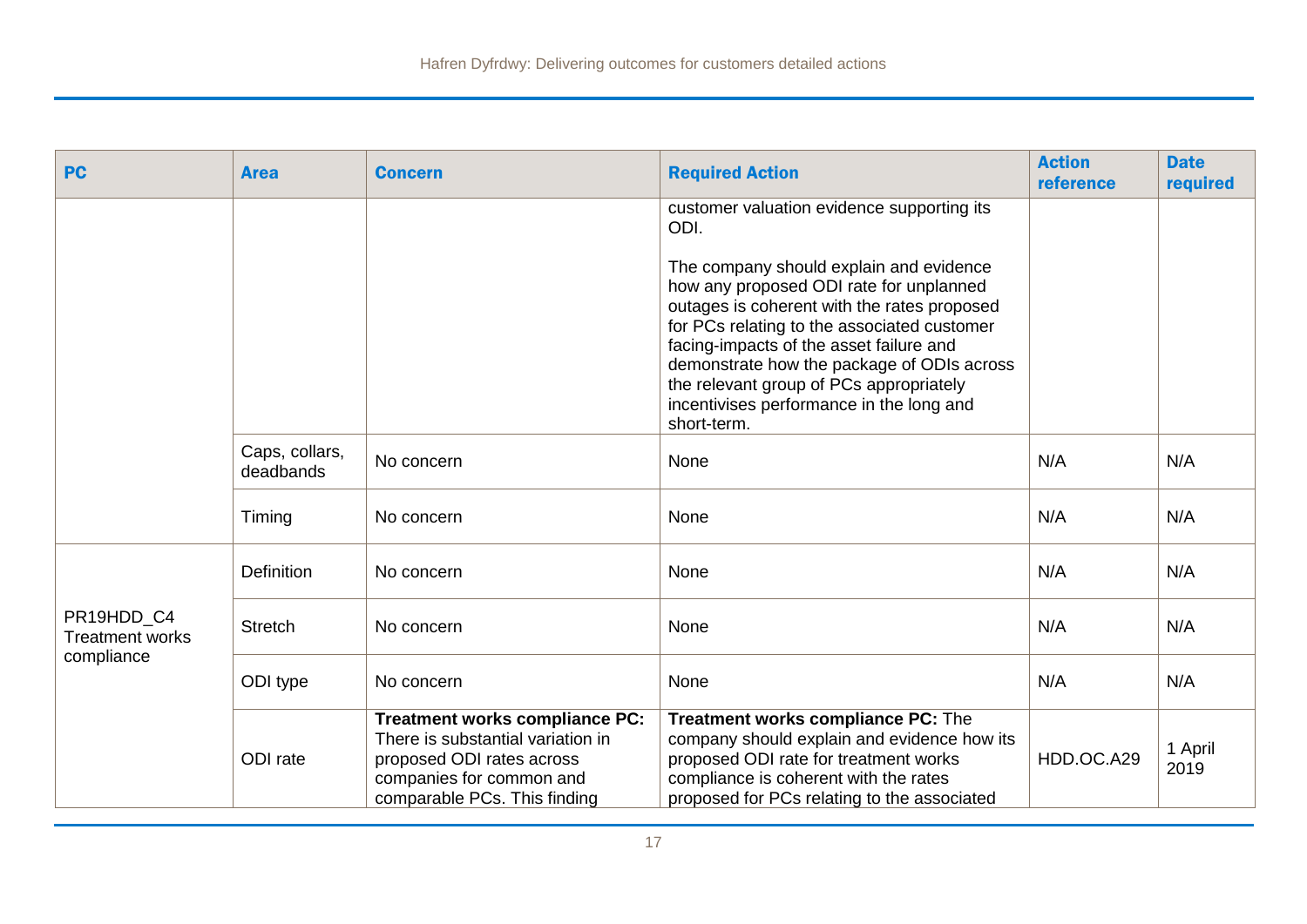| <b>PC</b>                                          | <b>Area</b>                 | <b>Concern</b>                                                                                                                                                                                                                                      | <b>Required Action</b>                                                                                                                                                                                                                                                                                                                                                                                                                                                                                                                                                                            | <b>Action</b><br>reference | <b>Date</b><br>required |
|----------------------------------------------------|-----------------------------|-----------------------------------------------------------------------------------------------------------------------------------------------------------------------------------------------------------------------------------------------------|---------------------------------------------------------------------------------------------------------------------------------------------------------------------------------------------------------------------------------------------------------------------------------------------------------------------------------------------------------------------------------------------------------------------------------------------------------------------------------------------------------------------------------------------------------------------------------------------------|----------------------------|-------------------------|
|                                                    |                             | implies large differences in<br>underlying costs and customer<br>preferences that cannot plausibly be<br>explained by companies'<br>comparative and historical<br>performance, or exogenous factors<br>such as household income or water<br>stress. | customer facing-impacts of the asset failure<br>(including river water quality) and demonstrate<br>how the package of ODIs across the relevant<br>group of PCs appropriately incentivises<br>performance in the long and short-term.<br>The company should also provide the<br>additional information set out in 'Technical<br>appendix 1: Delivering outcomes for<br>customers' to allow us to better understand<br>the causes of variation in ODI rates for<br>treatment works compliance and assess the<br>appropriateness of the company's customer<br>valuation evidence supporting its ODI. |                            |                         |
|                                                    | Caps, collars,<br>deadbands | <b>Treatment works compliance PC:</b><br>The company does not provide<br>sufficient evidence that its proposed<br>level of deadband is sufficiently<br>challenging and protect customers<br>from poor service delivery.                             | Treatment works compliance PC: The<br>company should revise the deadband level to<br>99% or provide justification why this is not<br>appropriate.                                                                                                                                                                                                                                                                                                                                                                                                                                                 | HDD.OC.A30                 | 1 April<br>2019         |
|                                                    | Timing                      | No concern                                                                                                                                                                                                                                          | None                                                                                                                                                                                                                                                                                                                                                                                                                                                                                                                                                                                              | N/A                        | N/A                     |
| PR19HDD E1<br>Internal sewer<br>flooding incidents | Definition                  | No concern                                                                                                                                                                                                                                          | None                                                                                                                                                                                                                                                                                                                                                                                                                                                                                                                                                                                              | N/A                        | N/A                     |
|                                                    | <b>Stretch</b>              | Internal sewer flooding incidents<br>PC: Our PR19 methodology<br>expectation for the Internal sewer<br>flooding incidents PC is for all<br>companies to set performance at<br>the upper quartile in each year of                                    | Internal sewer flooding incidents PC: For<br>this common PC we expect all companies'<br>service levels to reflect the values we have<br>calculated for each year of the 2020 to 2025<br>period.                                                                                                                                                                                                                                                                                                                                                                                                   | HDD.OC.A31                 | 1 April<br>2019         |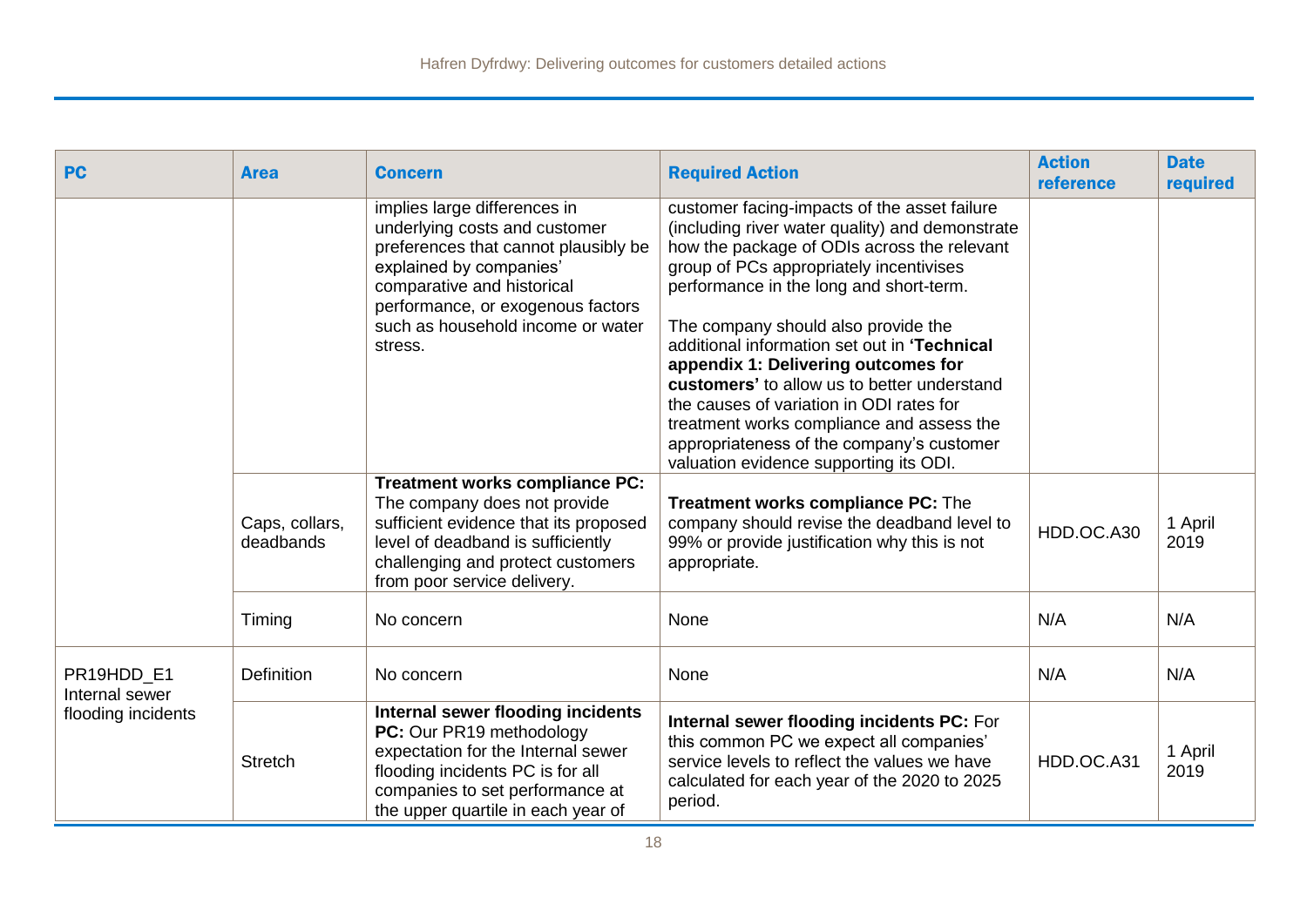| <b>PC</b> | <b>Area</b> | <b>Concern</b>                                                                                                                                                                                                                                                                                                                                                                                                                                                                                                                                                                                                                    | <b>Required Action</b>                                                                                                                                                                                                                                                                                                                                                                                                                                                                                                                                                                                                                                                                                      | <b>Action</b><br>reference | <b>Date</b><br>required |
|-----------|-------------|-----------------------------------------------------------------------------------------------------------------------------------------------------------------------------------------------------------------------------------------------------------------------------------------------------------------------------------------------------------------------------------------------------------------------------------------------------------------------------------------------------------------------------------------------------------------------------------------------------------------------------------|-------------------------------------------------------------------------------------------------------------------------------------------------------------------------------------------------------------------------------------------------------------------------------------------------------------------------------------------------------------------------------------------------------------------------------------------------------------------------------------------------------------------------------------------------------------------------------------------------------------------------------------------------------------------------------------------------------------|----------------------------|-------------------------|
|           |             | the 2020-2025 period. Based on the<br>forecast data provided by<br>companies in the September 2018<br>business plan submission, the<br>values are: $2020/21 = 1.68$ ; $2021/22$<br>$= 1.63$ ; 2022/23 = 1.58; 2023/24 =<br>$1.44$ ; $2024/25 = 1.34$ .<br>The company proposes service<br>levels which are less stretching than<br>these.                                                                                                                                                                                                                                                                                         |                                                                                                                                                                                                                                                                                                                                                                                                                                                                                                                                                                                                                                                                                                             |                            |                         |
|           | ODI type    | No concern                                                                                                                                                                                                                                                                                                                                                                                                                                                                                                                                                                                                                        | None                                                                                                                                                                                                                                                                                                                                                                                                                                                                                                                                                                                                                                                                                                        | N/A                        | N/A                     |
|           | ODI rate    | Internal sewer flooding incidents<br>PC: The company provides<br>insufficient evidence that its<br>proposed ODI rates for 2020 to<br>2025 are appropriate. The proposed<br>level is too low to provide a<br>sufficient incentive and was not well<br>supported by customer evidence.<br>There is also substantial variation in<br>ODI rates across companies (both<br>on an absolute and per household<br>basis). This implies large differences<br>in underlying customer preferences<br>that cannot plausibly be explained<br>by variation in factors such as<br>comparative and historical<br>performance or household income. | Internal sewer flooding incidents PC: The<br>company should explain why its proposed<br>rates differ from our assessment of the<br>reasonable range around the industry average<br>(as set out in 'Technical appendix 1:<br>Delivering outcomes for customers') and<br>demonstrate that this variation is consistent<br>with customers' underlying preferences and<br>priorities for service improvements in internal<br>sewer flooding.<br>The company should also provide the<br>additional information set out in 'Technical<br>appendix 1: Delivering outcomes for<br>customers' to allow us to better understand<br>the causes of variation in ODI rates for internal<br>sewer flooding and assess the | HDD.OC.A32                 | 1 April<br>2019         |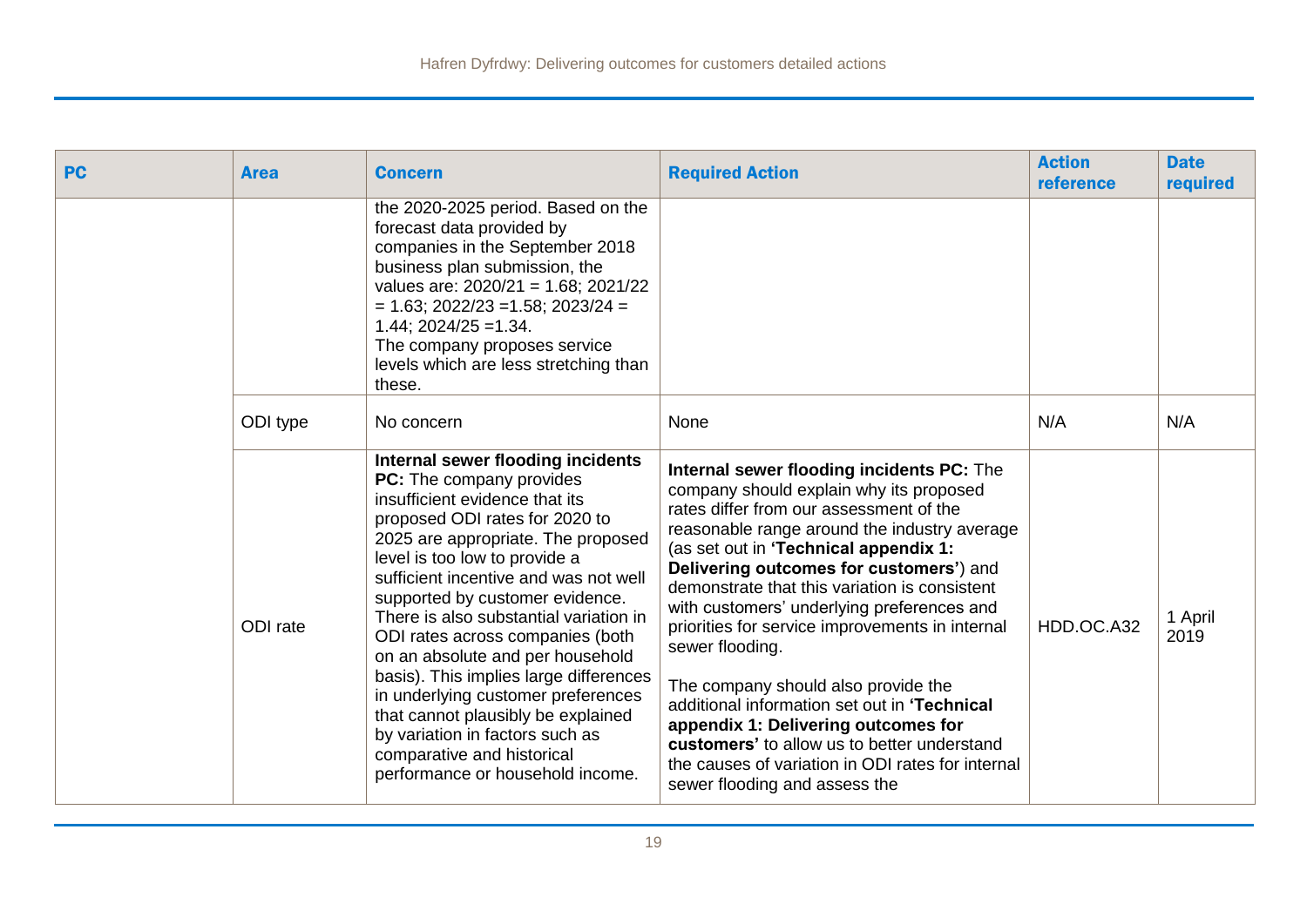| <b>PC</b>                                | <b>Area</b>                 | <b>Concern</b>                                                                                                                                                                                                                                              | <b>Required Action</b>                                                                                                                                                                                                                                                                                                                                                                                                                                                      | <b>Action</b><br>reference | <b>Date</b><br>required |
|------------------------------------------|-----------------------------|-------------------------------------------------------------------------------------------------------------------------------------------------------------------------------------------------------------------------------------------------------------|-----------------------------------------------------------------------------------------------------------------------------------------------------------------------------------------------------------------------------------------------------------------------------------------------------------------------------------------------------------------------------------------------------------------------------------------------------------------------------|----------------------------|-------------------------|
|                                          |                             |                                                                                                                                                                                                                                                             | appropriateness of the company's customer<br>valuation evidence supporting its ODI.<br>The company should explain and evidence<br>how its proposed ODI rate for internal sewer<br>flooding is coherent with the rates proposed<br>for all other sewerage PCs (including sewer<br>collapses and pollution incidents) and<br>demonstrate how the package of ODIs across<br>the relevant group of PCs appropriately<br>incentivises performance in the long and<br>short-term. |                            |                         |
|                                          | Caps, collars,<br>deadbands | Internal sewer flooding incidents<br>PC: The company proposes an<br>underperformance collar, but does<br>not provide any justification for this.                                                                                                            | Internal sewer flooding incidents PC: The<br>company should provide further evidence to<br>justify the application of a collar and the<br>specific level it should be set at.                                                                                                                                                                                                                                                                                               | HDD.OC.A33                 | N/A                     |
|                                          | Timing                      | Internal sewer flooding incidents<br>PC: The company has not provided<br>sufficient evidence to justify the<br>application of ODI payments at the<br>end of the 2020-25 period.                                                                             | Internal sewer flooding incidents PC: The<br>company should provide further evidence to<br>justify the application of this ODI at the end of<br>the 2020-25 period.                                                                                                                                                                                                                                                                                                         | HDD.OC.A34                 | 1 April<br>2019         |
|                                          | <b>Definition</b>           | No concern                                                                                                                                                                                                                                                  | None                                                                                                                                                                                                                                                                                                                                                                                                                                                                        | N/A                        | N/A                     |
| PR19HDD E2<br><b>Pollution incidents</b> | <b>Stretch</b>              | <b>Pollution incidents PC: Our PR19</b><br>methodology expectation for the<br>Pollution Incidents PC is for all<br>companies to set performance at<br>the upper quartile in each year of<br>the 2020-2025 period. Based on the<br>forecast data provided by | Pollution incidents PC: We expect the<br>company to propose more stretching targets.<br>We note that due to the small size of its<br>sewerage system it may not be appropriate for<br>the company to propose levels in line with the<br>values we have calculated for forecast upper<br>quartile performance as this would lead to                                                                                                                                          | HDD.OC.A35                 | 1 April<br>2019         |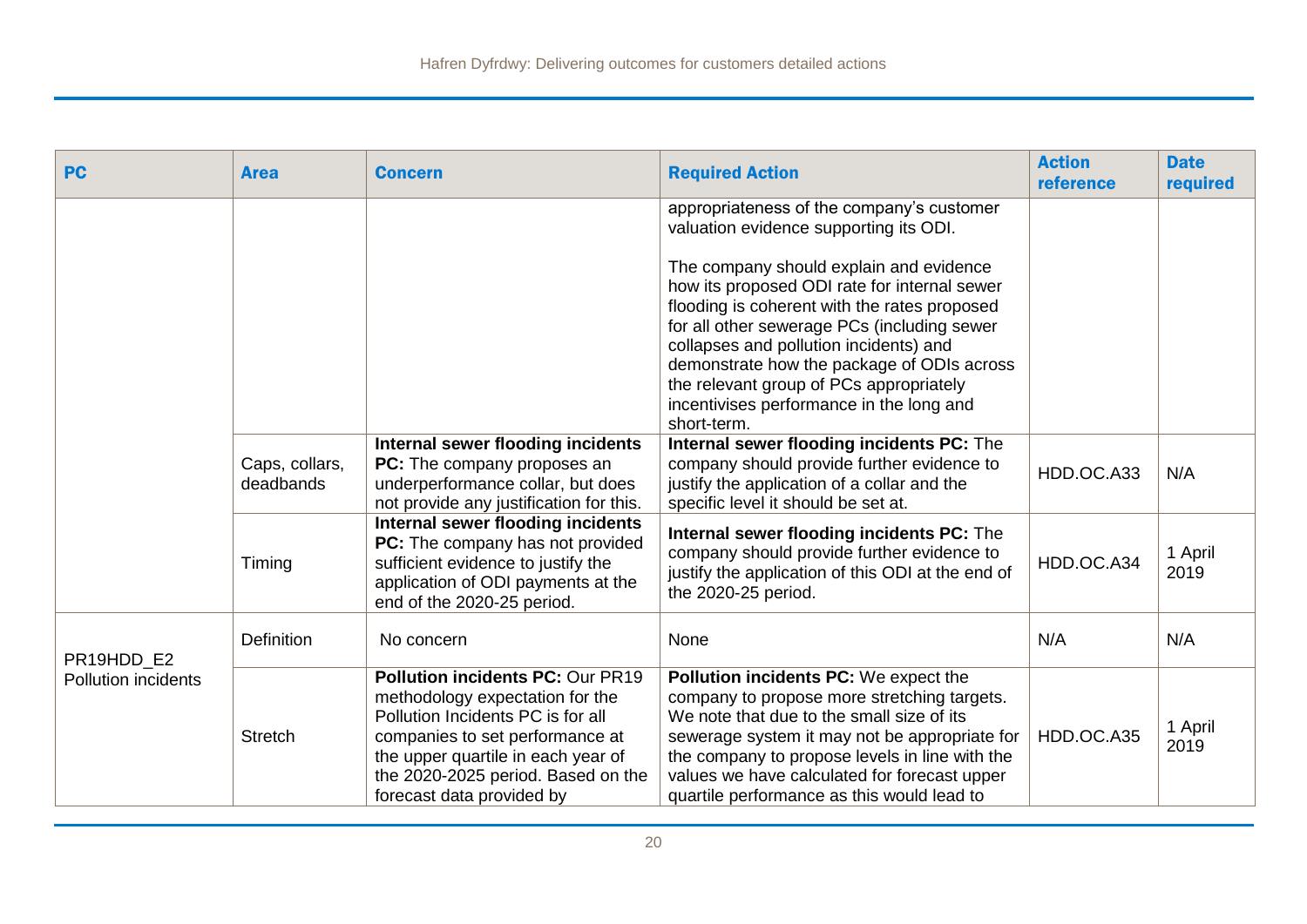| <b>PC</b> | <b>Area</b> | <b>Concern</b>                                                                                                                                                                                                                                                                                                                                                                                                                                                                                                                                                                                                             | <b>Required Action</b>                                                                                                                                                                                                                                                                                                                                                                                                                                                                                                                                                                                                                                                                                                                                                    | <b>Action</b><br>reference | <b>Date</b><br>required |
|-----------|-------------|----------------------------------------------------------------------------------------------------------------------------------------------------------------------------------------------------------------------------------------------------------------------------------------------------------------------------------------------------------------------------------------------------------------------------------------------------------------------------------------------------------------------------------------------------------------------------------------------------------------------------|---------------------------------------------------------------------------------------------------------------------------------------------------------------------------------------------------------------------------------------------------------------------------------------------------------------------------------------------------------------------------------------------------------------------------------------------------------------------------------------------------------------------------------------------------------------------------------------------------------------------------------------------------------------------------------------------------------------------------------------------------------------------------|----------------------------|-------------------------|
|           |             | companies in the September 2018<br>business plan submission, the<br>values are: 2020/21 = 24.51;<br>$2021/22 = 23.74$ ; $2022/23 = 23.00$ ;<br>$2023/24 = 22.40$ ; $2024/25 = 19.50$ .<br>The company proposes service<br>levels which are less stretching than<br>these.                                                                                                                                                                                                                                                                                                                                                  | very low numbers of category 3 pollution<br>incidents in absolute terms. The company<br>should clearly explain the rationale for the<br>revised service levels that it proposes.                                                                                                                                                                                                                                                                                                                                                                                                                                                                                                                                                                                          |                            |                         |
|           | ODI type    | <b>Pollution incidents PC: The</b><br>company provides insufficient<br>evidence of its engagement with<br>customers about the incentive type<br>proposed.                                                                                                                                                                                                                                                                                                                                                                                                                                                                  | <b>Pollution incidents PC:</b> The company should<br>provide further evidence to justify the use of<br>an outperformance payment for this PC,<br>including evidence of customer support.                                                                                                                                                                                                                                                                                                                                                                                                                                                                                                                                                                                  | HDD.OC.A36                 | 1 April<br>2019         |
|           | ODI rate    | <b>Pollution incidents PC: The</b><br>company provides insufficient<br>evidence that its proposed ODI<br>rates for 2020 to 2025 are<br>appropriate. The proposed level is<br>too low to provide a sufficient<br>incentive and was not well<br>supported by customer evidence.<br>There is also substantial variation in<br>ODI rates across companies (both<br>on an absolute and per household<br>basis). This implies large differences<br>in underlying customer preferences<br>that cannot plausibly be explained<br>by variation in factors such as<br>comparative and historical<br>performance or household income. | Pollution incidents PC: The company should<br>explain why its proposed rates differ from our<br>assessment of the reasonable range around<br>the industry average (as set out in 'Technical<br>appendix 1: Delivering outcomes for<br>customers') and demonstrate that this<br>variation is consistent with customers'<br>underlying preferences and priorities for<br>service improvements in pollution incidents.<br>The company should also provide the<br>additional information set out in 'Technical<br>appendix 1: Delivering outcomes for<br>customers' to allow us to better understand<br>the causes of variation in ODI rates for<br>pollution incidents and assess the<br>appropriateness of the company's customer<br>valuation evidence supporting its ODI. | HDD.OC.A37                 | 1 April<br>2019         |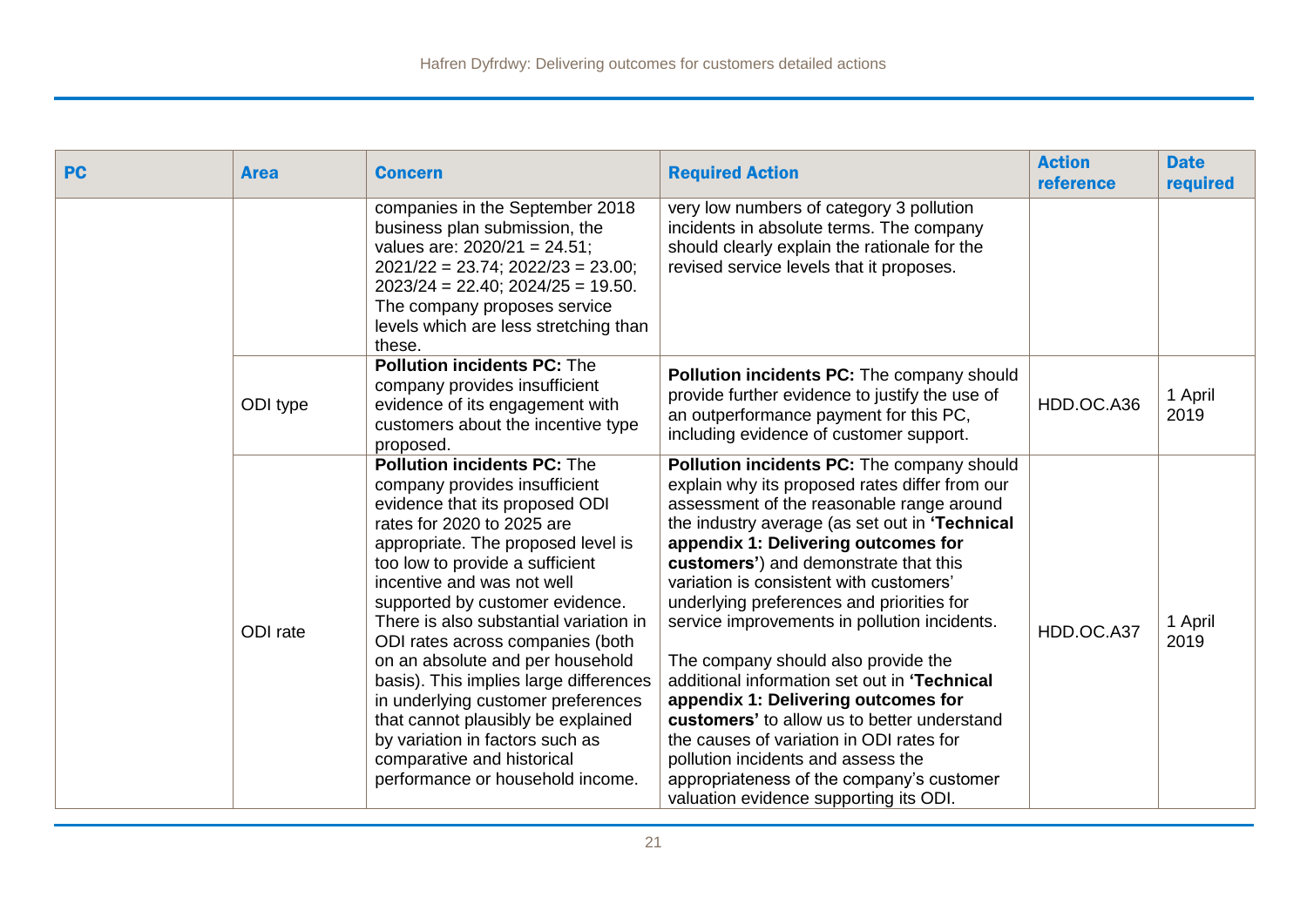| <b>PC</b>                                        | <b>Area</b>                 | <b>Concern</b>                                                                                                                                  | <b>Required Action</b>                                                                                                                                                                                                                                                                                                                                                            | <b>Action</b><br>reference | <b>Date</b><br>required |
|--------------------------------------------------|-----------------------------|-------------------------------------------------------------------------------------------------------------------------------------------------|-----------------------------------------------------------------------------------------------------------------------------------------------------------------------------------------------------------------------------------------------------------------------------------------------------------------------------------------------------------------------------------|----------------------------|-------------------------|
|                                                  |                             |                                                                                                                                                 | The company should explain and evidence<br>how its proposed ODI rate for Pollution<br>incidents is coherent with the rates proposed<br>for all other sewerage PCs (including internal<br>sewer flooding, sewer collapses) and<br>demonstrate how the package of ODIs across<br>the relevant group of PCs appropriately<br>incentivises performance in the long and<br>short-term. |                            |                         |
|                                                  | Caps, collars,<br>deadbands | No concern                                                                                                                                      | <b>None</b>                                                                                                                                                                                                                                                                                                                                                                       | N/A                        | N/A                     |
|                                                  | Timing                      | No concern                                                                                                                                      | None                                                                                                                                                                                                                                                                                                                                                                              | N/A                        | N/A                     |
| PR19HDD E4<br>Sewer flooding -<br>extreme storms | <b>Definition</b>           | Sewer flooding - extreme storms<br>PC: The company provides<br>insufficient evidence that its<br>presented risk is determined<br>appropriately. | Sewer flooding - extreme storms PC: The<br>company should adopt the standard definition<br>in full, providing full details of any assumptions<br>in its measurement and reporting<br>methodology.<br>including all the information set out in section<br>3.6 of Developing and Trialling Wastewater<br>Resilience Metrics, Atkins.                                                | HDD.OC.A38                 | 1 April<br>2019         |
|                                                  | <b>Stretch</b>              | No concern                                                                                                                                      | None                                                                                                                                                                                                                                                                                                                                                                              | N/A                        | N/A                     |
|                                                  | ODI type                    | No concern                                                                                                                                      | None                                                                                                                                                                                                                                                                                                                                                                              | N/A                        | N/A                     |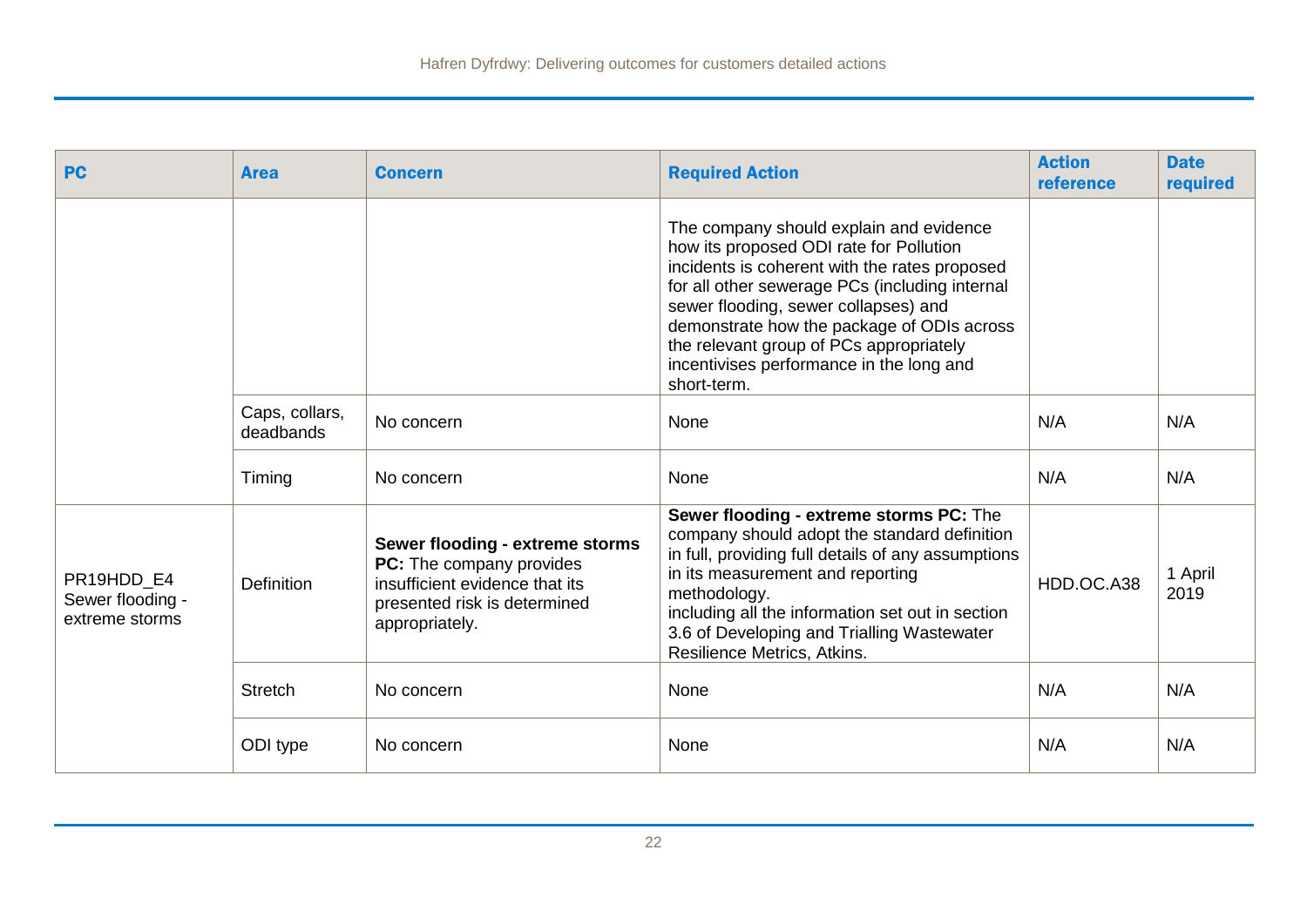| <b>PC</b>                     | <b>Area</b>                 | <b>Concern</b>                                                                                                                                                                                                                                                                                                                   | <b>Required Action</b>                                                                                                                                                                                                                                                                                                            | <b>Action</b><br>reference | <b>Date</b><br>required |
|-------------------------------|-----------------------------|----------------------------------------------------------------------------------------------------------------------------------------------------------------------------------------------------------------------------------------------------------------------------------------------------------------------------------|-----------------------------------------------------------------------------------------------------------------------------------------------------------------------------------------------------------------------------------------------------------------------------------------------------------------------------------|----------------------------|-------------------------|
|                               | ODI rate                    | No concern                                                                                                                                                                                                                                                                                                                       | None                                                                                                                                                                                                                                                                                                                              | N/A                        | N/A                     |
|                               | Caps, collars,<br>deadbands | No concern                                                                                                                                                                                                                                                                                                                       | None                                                                                                                                                                                                                                                                                                                              | N/A                        | N/A                     |
|                               | Timing                      | No concern                                                                                                                                                                                                                                                                                                                       | None                                                                                                                                                                                                                                                                                                                              | N/A                        | N/A                     |
|                               | Definition                  | No concern                                                                                                                                                                                                                                                                                                                       | None                                                                                                                                                                                                                                                                                                                              | N/A                        | N/A                     |
|                               | <b>Stretch</b>              | No concern                                                                                                                                                                                                                                                                                                                       | None                                                                                                                                                                                                                                                                                                                              | N/A                        | N/A                     |
| PR19HDD E5<br>Sewer collapses | ODI type                    | Sewer collapses PC: The company<br>proposes an outperformance<br>payment without demonstrating<br>strong customer support besides<br>stating that it is important to its<br>customers. The company has not<br>provided sufficient evidence that its<br>customers support an<br>outperformance payment for this<br>particular PC. | Sewer collapses PC: The company should<br>provide further evidence to justify the use of<br>an outperformance payment for this PC,<br>including evidence of customer support.<br>Alternatively, the company should remove the<br>outperformance payment.                                                                          | HDD.OC.A39                 | 1 April<br>2019         |
|                               | ODI rate                    | Sewer collapses PC: There is<br>substantial variation in proposed<br>ODI rates across companies for<br>common and comparable PCs. This<br>finding implies large differences in<br>underlying costs and customer<br>preferences that cannot plausibly be                                                                          | Sewer collapses PC: The company should<br>explain and evidence how its proposed ODI<br>rates for sewer collapses are coherent with<br>the rates proposed for PCs relating to the<br>associated customer facing-impacts of the<br>asset failure (including pollution incidents and<br>internal sewer flooding) and demonstrate how | HDD.OC.A40                 | 1 April<br>2019         |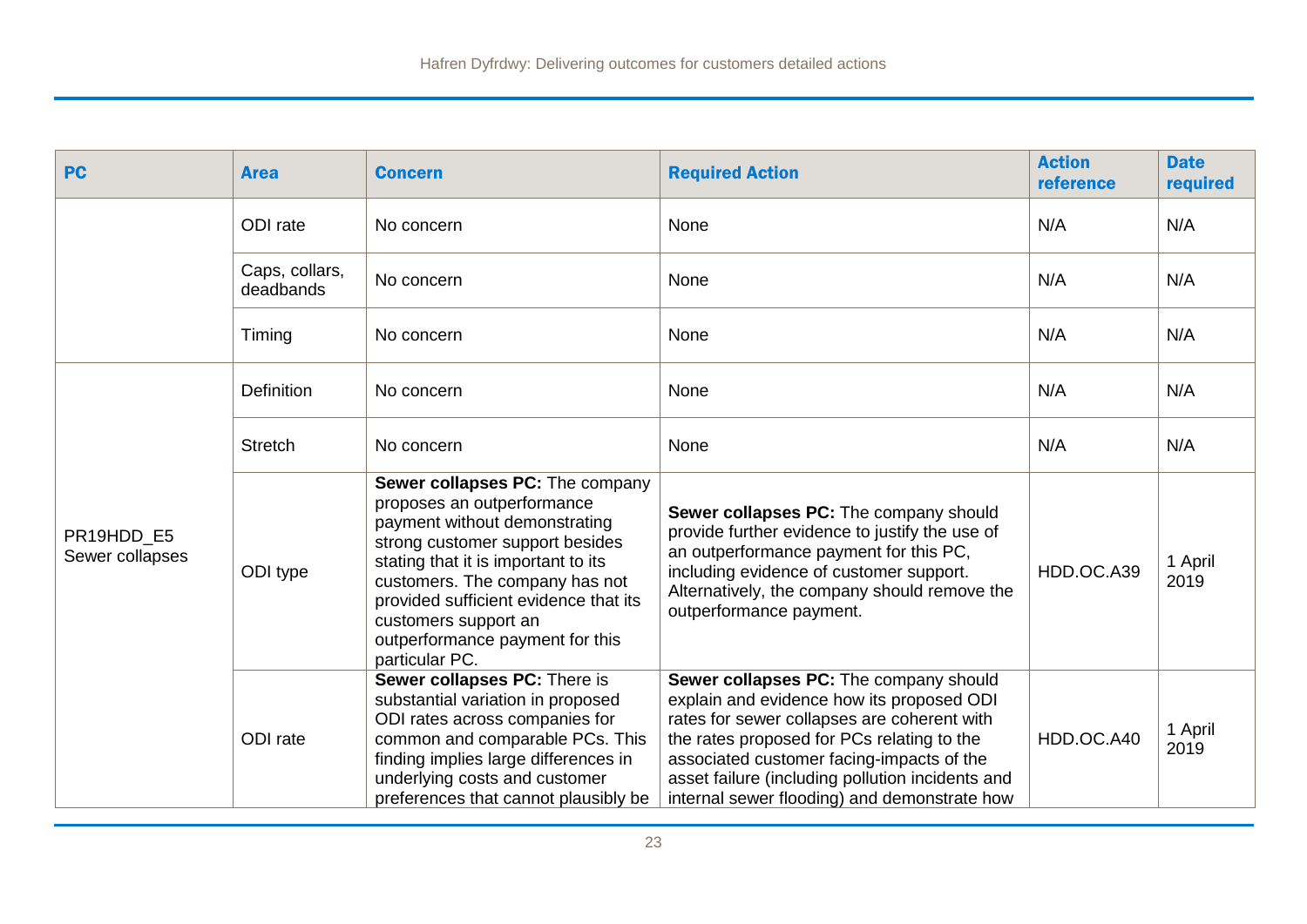| <b>PC</b> | <b>Area</b>                 | <b>Concern</b>                                                                                                                                                | <b>Required Action</b>                                                                                                                                                                                                                                                                                                                                                                                                                                                                                                                                                                                                                                                                                                                                                                                                                                                  | <b>Action</b><br>reference | <b>Date</b><br>required |
|-----------|-----------------------------|---------------------------------------------------------------------------------------------------------------------------------------------------------------|-------------------------------------------------------------------------------------------------------------------------------------------------------------------------------------------------------------------------------------------------------------------------------------------------------------------------------------------------------------------------------------------------------------------------------------------------------------------------------------------------------------------------------------------------------------------------------------------------------------------------------------------------------------------------------------------------------------------------------------------------------------------------------------------------------------------------------------------------------------------------|----------------------------|-------------------------|
|           |                             | explained by companies'<br>comparative and historical<br>performance, or exogenous factors<br>such as household income.                                       | the package of ODIs across the relevant<br>group of PCs appropriately incentivises<br>performance in the long and short-term.<br>The company should also provide the<br>additional information set out in 'Technical<br>appendix 1: Delivering outcomes for<br>customers' to allow us to better understand<br>the causes of variation in ODI rates for sewer<br>collapses and assess the appropriateness of<br>the company's customer valuation evidence<br>supporting its ODI.<br>The company should explain and evidence<br>how its proposed ODI rate for Sewer collapses<br>is coherent with the rates proposed for all<br>other sewerage PCs (including internal sewer<br>flooding and pollution incidents) and<br>demonstrate how the package of ODIs across<br>the relevant group of PCs appropriately<br>incentivises performance in the long and<br>short-term. |                            |                         |
|           | Caps, collars,<br>deadbands | No concern                                                                                                                                                    | None                                                                                                                                                                                                                                                                                                                                                                                                                                                                                                                                                                                                                                                                                                                                                                                                                                                                    | N/A                        | N/A                     |
|           | Timing                      | Sewer collapses PC: The company<br>has not provided sufficient evidence<br>to justify the application of ODI<br>payments at the end of the 2020-25<br>period. | Sewer collapses PC: The company should<br>provide further evidence to justify the<br>application of this ODI at the end of the 2020-<br>25 period.                                                                                                                                                                                                                                                                                                                                                                                                                                                                                                                                                                                                                                                                                                                      | HDD.OC.A41                 | 1 April<br>2019         |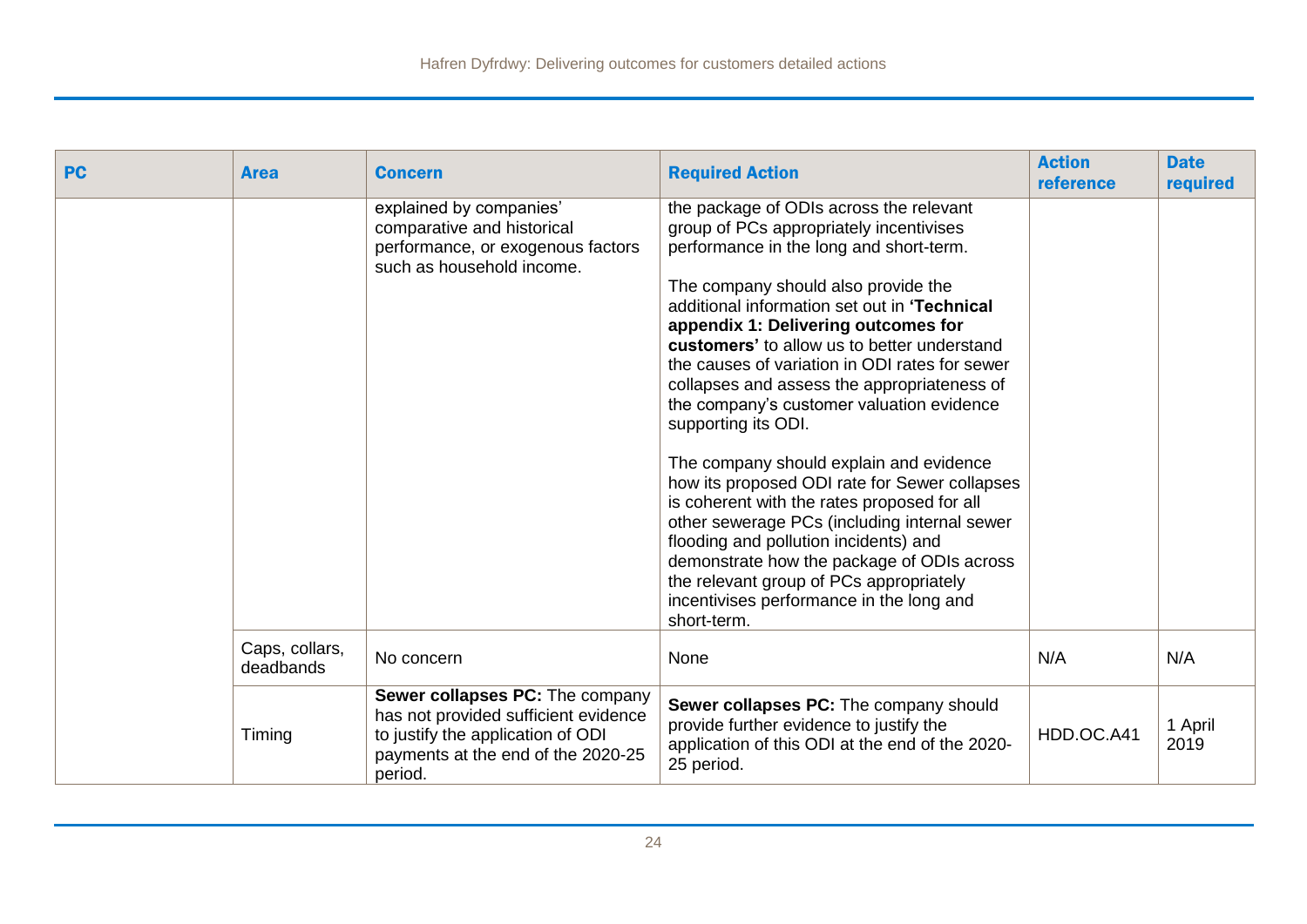| <b>PC</b>                                      | <b>Area</b>                 | <b>Concern</b>                                                                                                                                                                                            | <b>Required Action</b>                                                                                                                                                                                                                                                | <b>Action</b><br>reference | <b>Date</b><br>required |
|------------------------------------------------|-----------------------------|-----------------------------------------------------------------------------------------------------------------------------------------------------------------------------------------------------------|-----------------------------------------------------------------------------------------------------------------------------------------------------------------------------------------------------------------------------------------------------------------------|----------------------------|-------------------------|
|                                                | Definition                  | No concern                                                                                                                                                                                                | None                                                                                                                                                                                                                                                                  | N/A                        | N/A                     |
| PR19HDD A2<br>Number of                        | <b>Stretch</b>              | No concern                                                                                                                                                                                                | None                                                                                                                                                                                                                                                                  | N/A                        | N/A                     |
| complaints about<br>drinking water<br>quality  | ODI type                    | No concern                                                                                                                                                                                                | None                                                                                                                                                                                                                                                                  | N/A                        | N/A                     |
|                                                | ODI rate                    | No concern                                                                                                                                                                                                | None                                                                                                                                                                                                                                                                  | N/A                        | N/A                     |
|                                                | Caps, collars,<br>deadbands | No concern                                                                                                                                                                                                | None                                                                                                                                                                                                                                                                  | N/A                        | N/A                     |
|                                                | Timing                      | No concern                                                                                                                                                                                                | None                                                                                                                                                                                                                                                                  | N/A                        | N/A                     |
|                                                | Definition                  | No concern                                                                                                                                                                                                | None                                                                                                                                                                                                                                                                  | N/A                        | N/A                     |
| PR19HDD_A3<br>Number of lead<br>pipes replaced | <b>Stretch</b>              | Number of lead pipes replaced<br>PC: The company provides<br>insufficient evidence that it has<br>proposed stretching service levels.                                                                     | Number of lead pipes replaced PC: The<br>company should provide further evidence that<br>the service levels are stretching including by<br>benchmarking itself with the service levels<br>proposed by Dŵr Cymru.                                                      | HDD.OC.A42                 | 1 April<br>2019         |
|                                                | ODI type                    | Number of lead pipes replaced<br>PC: The company does not provide<br>sufficient evidence to justify the role<br>of outperformance payments for an<br>ODI which is already subject to a<br>cost allowance. | Number of lead pipes replaced PC: The<br>company should provide further evidence to<br>justify the use of an outperformance payment<br>for this PC, including evidence of customer<br>support. The company should demonstrate<br>how this ODI will benefit customers. | HDD.OC.A43                 | 1 April<br>2019         |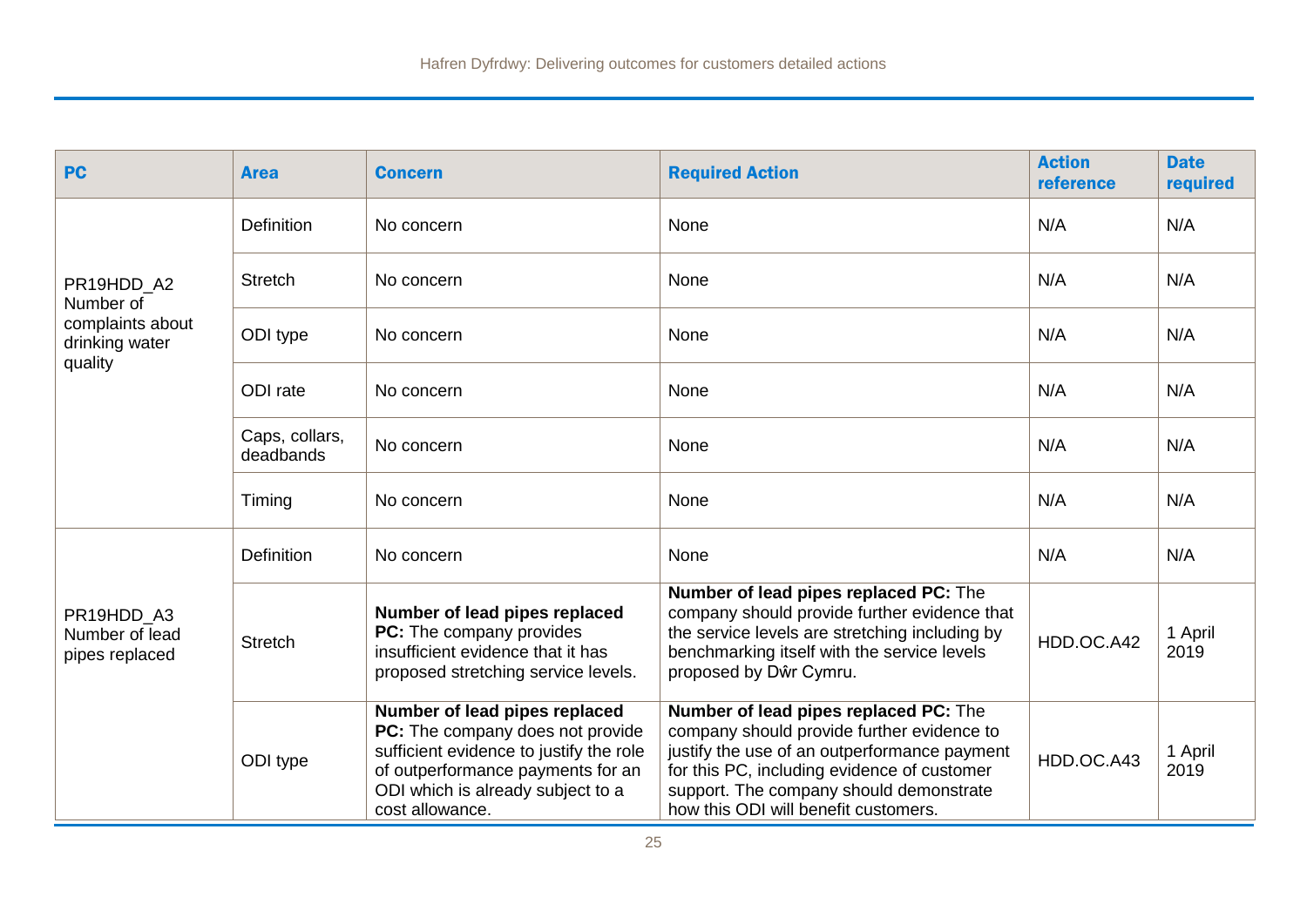| <b>PC</b>                                          | <b>Area</b>                 | <b>Concern</b>                                                                                                                   | <b>Required Action</b>                                                                                                                                                                                               | <b>Action</b><br>reference | <b>Date</b><br>required |
|----------------------------------------------------|-----------------------------|----------------------------------------------------------------------------------------------------------------------------------|----------------------------------------------------------------------------------------------------------------------------------------------------------------------------------------------------------------------|----------------------------|-------------------------|
|                                                    | ODI rate                    | No concern                                                                                                                       | None                                                                                                                                                                                                                 | N/A                        | N/A                     |
|                                                    | Caps, collars,<br>deadbands | No concern                                                                                                                       | None                                                                                                                                                                                                                 | N/A                        | N/A                     |
|                                                    | Timing                      | Number of lead pipes replaced<br>PC: The company does not provide<br>sufficient evidence why the ODI is<br>set as end-of-period. | Number of lead pipes replaced PC: The<br>company should consider changing the design<br>of this ODI to in-period, or alternatively provide<br>further evidence to justify why an end-of-<br>period ODI should apply. | HDD.OC.A44                 | 1 April<br>2019         |
|                                                    | <b>Definition</b>           | No concern                                                                                                                       | None                                                                                                                                                                                                                 | N/A                        | N/A                     |
| PR19HDD B7                                         | <b>Stretch</b>              | No concern                                                                                                                       | None                                                                                                                                                                                                                 | N/A                        | N/A                     |
| Properties at risk of<br>receiving low<br>pressure | ODI type                    | No concern                                                                                                                       | None                                                                                                                                                                                                                 | N/A                        | N/A                     |
|                                                    | ODI rate                    | No concern                                                                                                                       | None                                                                                                                                                                                                                 | N/A                        | N/A                     |
|                                                    | Caps, collars,<br>deadbands | No concern                                                                                                                       | None                                                                                                                                                                                                                 | N/A                        | N/A                     |
|                                                    | Timing                      | No concern                                                                                                                       | None                                                                                                                                                                                                                 | N/A                        | N/A                     |
| PR19HDD_C1                                         | Definition                  | No concern                                                                                                                       | None                                                                                                                                                                                                                 | N/A                        | N/A                     |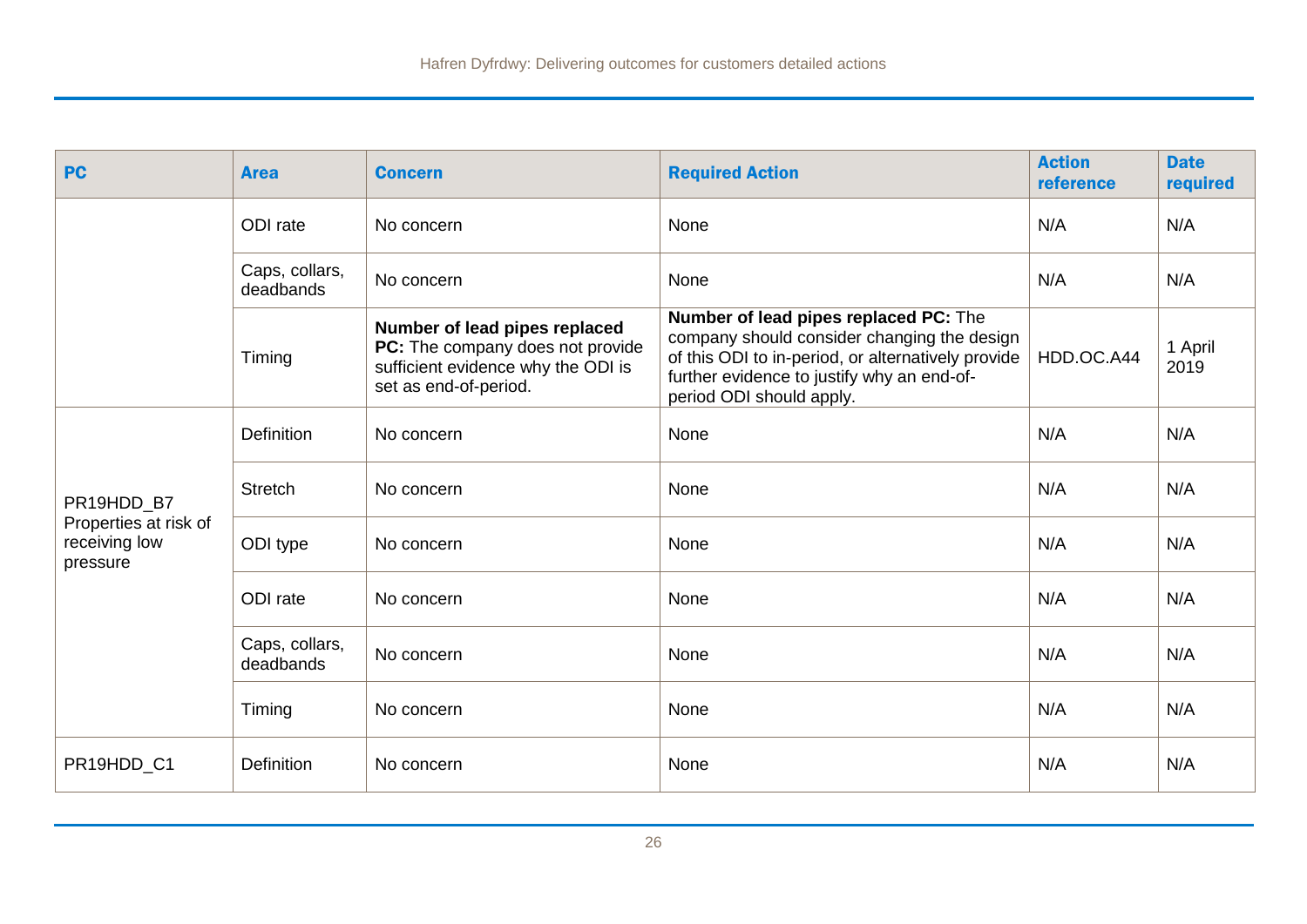| <b>PC</b>                                 | <b>Area</b>                 | <b>Concern</b>                                                                                                                                                                                                                                      | <b>Required Action</b>                                                                                                                                                                                                                                                            | <b>Action</b><br>reference | <b>Date</b><br>required |
|-------------------------------------------|-----------------------------|-----------------------------------------------------------------------------------------------------------------------------------------------------------------------------------------------------------------------------------------------------|-----------------------------------------------------------------------------------------------------------------------------------------------------------------------------------------------------------------------------------------------------------------------------------|----------------------------|-------------------------|
| Length of river water<br>quality improved | <b>Stretch</b>              | No concern                                                                                                                                                                                                                                          | None                                                                                                                                                                                                                                                                              | N/A                        | N/A                     |
|                                           | ODI type                    | Length of river water quality<br>improved PC: The company<br>provides insufficient evidence that<br>its proposed ODI type is<br>appropriate. The CCG noted more<br>evidence for why outperformance<br>payments are necessary.                       | Length of river water quality improved PC:<br>The company should provide further evidence<br>to justify the use of an outperformance<br>payment for this PC, including evidence of<br>customer support. The company should<br>demonstrate how this ODI will benefit<br>customers. | HDD.OC.A45                 | 1 April<br>2019         |
|                                           | ODI rate                    | Length of river water quality<br>improved PC: The company does<br>not provide sufficient evidence to<br>justify the willingness to pay values<br>that it has selected to formulate its<br>ODI outperformance and<br>underperformance payment rates. | Length of river water quality improved PC:<br>The company should either provide<br>compelling evidence to justify the willingness<br>to pay selected for this ODI.                                                                                                                | HDD.OC.A46                 | 1 April<br>2019         |
|                                           | Caps, collars,<br>deadbands | No concern                                                                                                                                                                                                                                          | None                                                                                                                                                                                                                                                                              | N/A                        | N/A                     |
|                                           | Timing                      | Length of river water quality<br>improved PC: The company does<br>not sufficiently evidence why the<br>ODI is set as end-of-period.                                                                                                                 | Length of river water quality improved PC:<br>The company should consider changing the<br>design of this ODI to in-period, or alternatively<br>provide a convincing and well-evidenced<br>argument for why an end-of-period ODI should<br>apply.                                  | HDD.OC.A47                 | 1 April<br>2019         |
| PR19HDD_C2<br>Hectares managed            | <b>Definition</b>           | No concern                                                                                                                                                                                                                                          | None                                                                                                                                                                                                                                                                              | N/A                        | N/A                     |
| for biodiversity                          | <b>Stretch</b>              | No concern                                                                                                                                                                                                                                          | None                                                                                                                                                                                                                                                                              | N/A                        | N/A                     |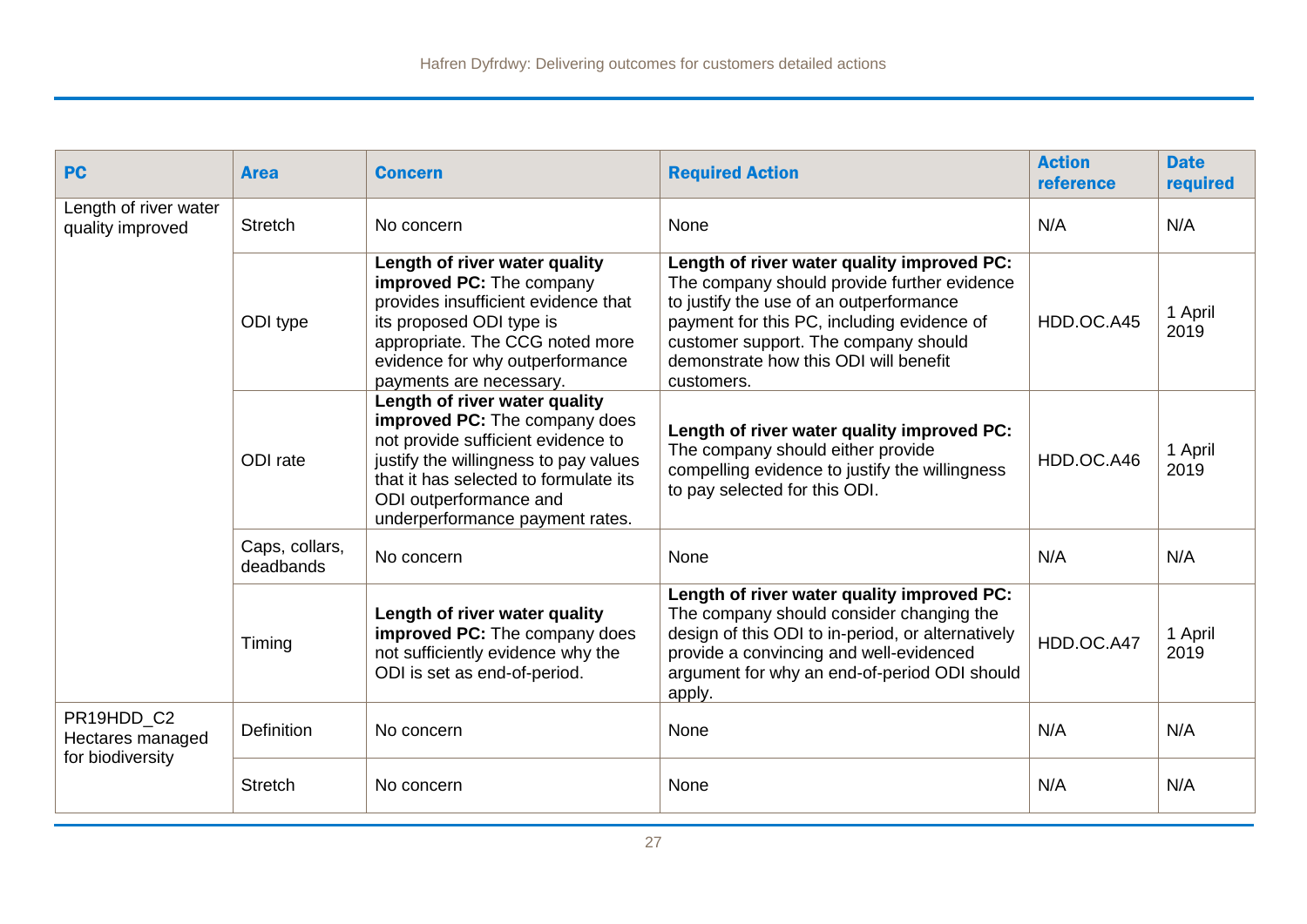| <b>PC</b>                       | <b>Area</b>                 | <b>Concern</b>                                                                                                                        | <b>Required Action</b>                                                                                                                                                                                                                   | <b>Action</b><br>reference | <b>Date</b><br>required |
|---------------------------------|-----------------------------|---------------------------------------------------------------------------------------------------------------------------------------|------------------------------------------------------------------------------------------------------------------------------------------------------------------------------------------------------------------------------------------|----------------------------|-------------------------|
|                                 | ODI type                    | No concern                                                                                                                            | None                                                                                                                                                                                                                                     | N/A                        | N/A                     |
|                                 | ODI rate                    | No concern                                                                                                                            | None                                                                                                                                                                                                                                     | N/A                        | N/A                     |
|                                 | Caps, collars,<br>deadbands | No concern                                                                                                                            | None                                                                                                                                                                                                                                     | N/A                        | N/A                     |
|                                 | Timing                      | <b>Hectares managed for</b><br>biodiversity PC: The company<br>does not sufficiently evidence why<br>the ODI is set as end-of-period. | Hectares managed for biodiversity PC: The<br>company should consider changing the design<br>of this ODI to in-period, or alternatively provide<br>a convincing and well-evidenced argument for<br>why an end-of-period ODI should apply. | HDD.OC.A48                 | 1 April<br>2019         |
|                                 | <b>Definition</b>           | No concern                                                                                                                            | None                                                                                                                                                                                                                                     | N/A                        | N/A                     |
| PR19HDD_C3                      | <b>Stretch</b>              | No concern                                                                                                                            | None                                                                                                                                                                                                                                     | N/A                        | N/A                     |
| Satisfactory sludge<br>disposal | ODI type                    | No concern                                                                                                                            | None                                                                                                                                                                                                                                     | N/A                        | N/A                     |
|                                 | ODI rate                    | No concern                                                                                                                            | None                                                                                                                                                                                                                                     | N/A                        | N/A                     |
|                                 | Caps, collars,<br>deadbands | No concern                                                                                                                            | None                                                                                                                                                                                                                                     | N/A                        | N/A                     |
|                                 | Timing                      | No concern                                                                                                                            | None                                                                                                                                                                                                                                     | N/A                        | N/A                     |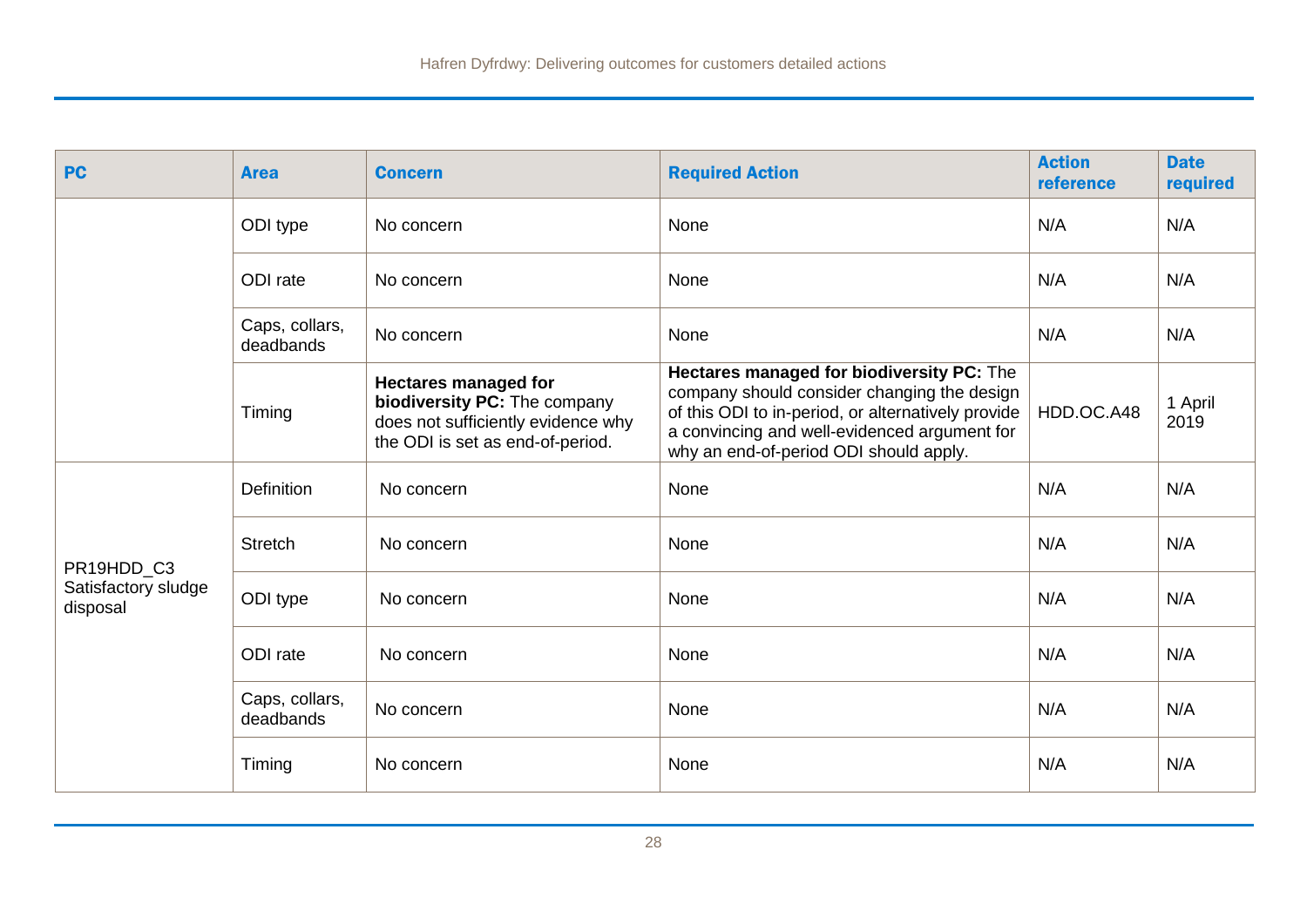| <b>PC</b>                                         | <b>Area</b>                 | <b>Concern</b>                                                                                                                                                                                                                     | <b>Required Action</b>                                                                                                                                                                                                                                                           | <b>Action</b><br>reference | <b>Date</b><br>required |
|---------------------------------------------------|-----------------------------|------------------------------------------------------------------------------------------------------------------------------------------------------------------------------------------------------------------------------------|----------------------------------------------------------------------------------------------------------------------------------------------------------------------------------------------------------------------------------------------------------------------------------|----------------------------|-------------------------|
| PR19HDD D1                                        | <b>Definition</b>           | Inspiring our customers to use<br>water wisely PC: The company<br>provides limited information on the<br>rationale for the selection of this PC.                                                                                   | Inspiring our customers to use water<br>wisely PC: The company should consider<br>how the proposed PC will impact per capita<br>consumption. The company should clearly set<br>out what the outcome of this PC is and its<br>evidence and rationale for the proposed<br>targets. | HDD.OC.A49                 | 1 April<br>2019         |
| Inspiring our<br>customers to use<br>water wisely | <b>Stretch</b>              | No concern                                                                                                                                                                                                                         | None                                                                                                                                                                                                                                                                             | N/A                        | N/A                     |
|                                                   | ODI type                    | No concern                                                                                                                                                                                                                         | None                                                                                                                                                                                                                                                                             | N/A                        | N/A                     |
|                                                   | ODI rate                    | No concern                                                                                                                                                                                                                         | None                                                                                                                                                                                                                                                                             | N/A                        | N/A                     |
|                                                   | Caps, collars,<br>deadbands | No concern                                                                                                                                                                                                                         | None                                                                                                                                                                                                                                                                             | N/A                        | N/A                     |
|                                                   | Timing                      | No concern                                                                                                                                                                                                                         | None                                                                                                                                                                                                                                                                             | N/A                        | N/A                     |
| PR19HDD E3<br>Sewer blockages                     | <b>Definition</b>           | No concern                                                                                                                                                                                                                         | None                                                                                                                                                                                                                                                                             | N/A                        | N/A                     |
|                                                   | <b>Stretch</b>              | Sewer blockages PC: The<br>company provides insufficient<br>evidence that its proposed service<br>level for 2025 is stretching. The<br>company proposes no further<br>improvement in the 2020-25 period<br>and in the longer term. | Sewer blockages PC: The company should<br>reconsider its proposed service levels and<br>ensure that they are stretching. The company<br>should clearly set out the evidence and<br>rationale for the revised targets.                                                            | HDD.OC.A50                 | 1 April<br>2019         |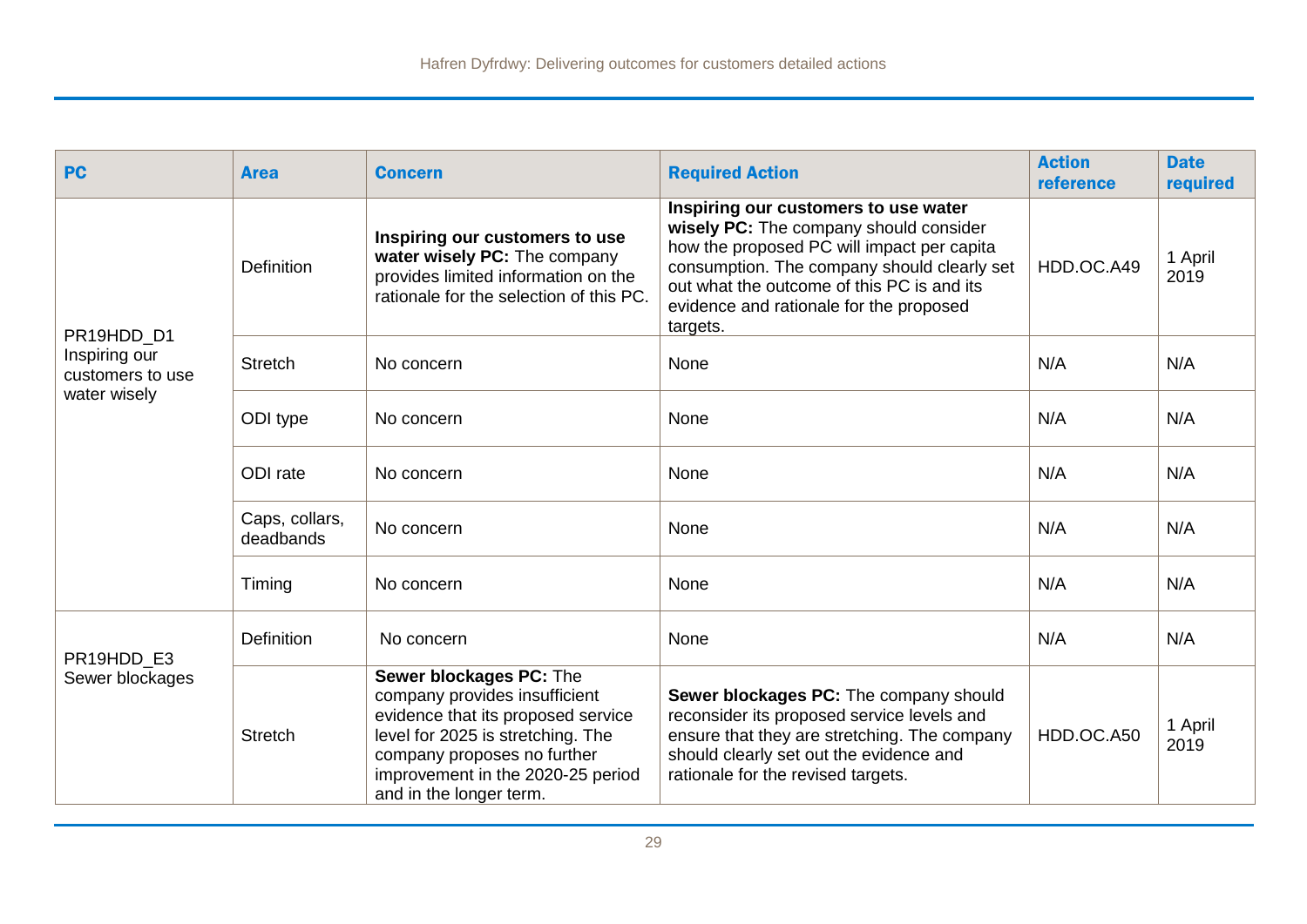| <b>PC</b>                                                         | <b>Area</b>                 | <b>Concern</b>                                                                                                                                                                                                                                      | <b>Required Action</b>                                                                                                                                                                                                                                                                                                              | <b>Action</b><br>reference | <b>Date</b><br>required |
|-------------------------------------------------------------------|-----------------------------|-----------------------------------------------------------------------------------------------------------------------------------------------------------------------------------------------------------------------------------------------------|-------------------------------------------------------------------------------------------------------------------------------------------------------------------------------------------------------------------------------------------------------------------------------------------------------------------------------------|----------------------------|-------------------------|
|                                                                   | ODI type                    | No concern                                                                                                                                                                                                                                          | None                                                                                                                                                                                                                                                                                                                                | N/A                        | N/A                     |
|                                                                   | ODI rate                    | No concern                                                                                                                                                                                                                                          | None                                                                                                                                                                                                                                                                                                                                | N/A                        | N/A                     |
|                                                                   | Caps, collars,<br>deadbands | No concern                                                                                                                                                                                                                                          | None                                                                                                                                                                                                                                                                                                                                | N/A                        | N/A                     |
|                                                                   | Timing                      | No concern                                                                                                                                                                                                                                          | None                                                                                                                                                                                                                                                                                                                                | N/A                        | N/A                     |
|                                                                   | Definition                  | No concern                                                                                                                                                                                                                                          | None                                                                                                                                                                                                                                                                                                                                | N/A                        | N/A                     |
|                                                                   | <b>Stretch</b>              | No concern                                                                                                                                                                                                                                          | None                                                                                                                                                                                                                                                                                                                                | N/A                        | N/A                     |
| PR19HDD F1<br>Reduction in the<br>number of void<br>supply points | ODI type                    | Reduction in the number of void<br>supply points PC: The company<br>proposes to apply financial<br>incentives to this PC but does<br>provide sufficient evidence to<br>demonstrate that the<br>outperformance incentive would<br>benefit customers. | Reduction in the number of void supply<br>points PC: The company should provide<br>evidence to demonstrate that an<br>outperformance payment would benefit<br>customers and that it is designed in such a<br>way that does not create perverse incentives<br>with respect to the timely and accurate<br>registration of void sites. | HDD.OC.A51                 | 1 April<br>2019         |
|                                                                   | ODI rate                    | No concern                                                                                                                                                                                                                                          | None                                                                                                                                                                                                                                                                                                                                | N/A                        | N/A                     |
|                                                                   | Caps, collars,<br>deadbands | No concern                                                                                                                                                                                                                                          | None                                                                                                                                                                                                                                                                                                                                | N/A                        | N/A                     |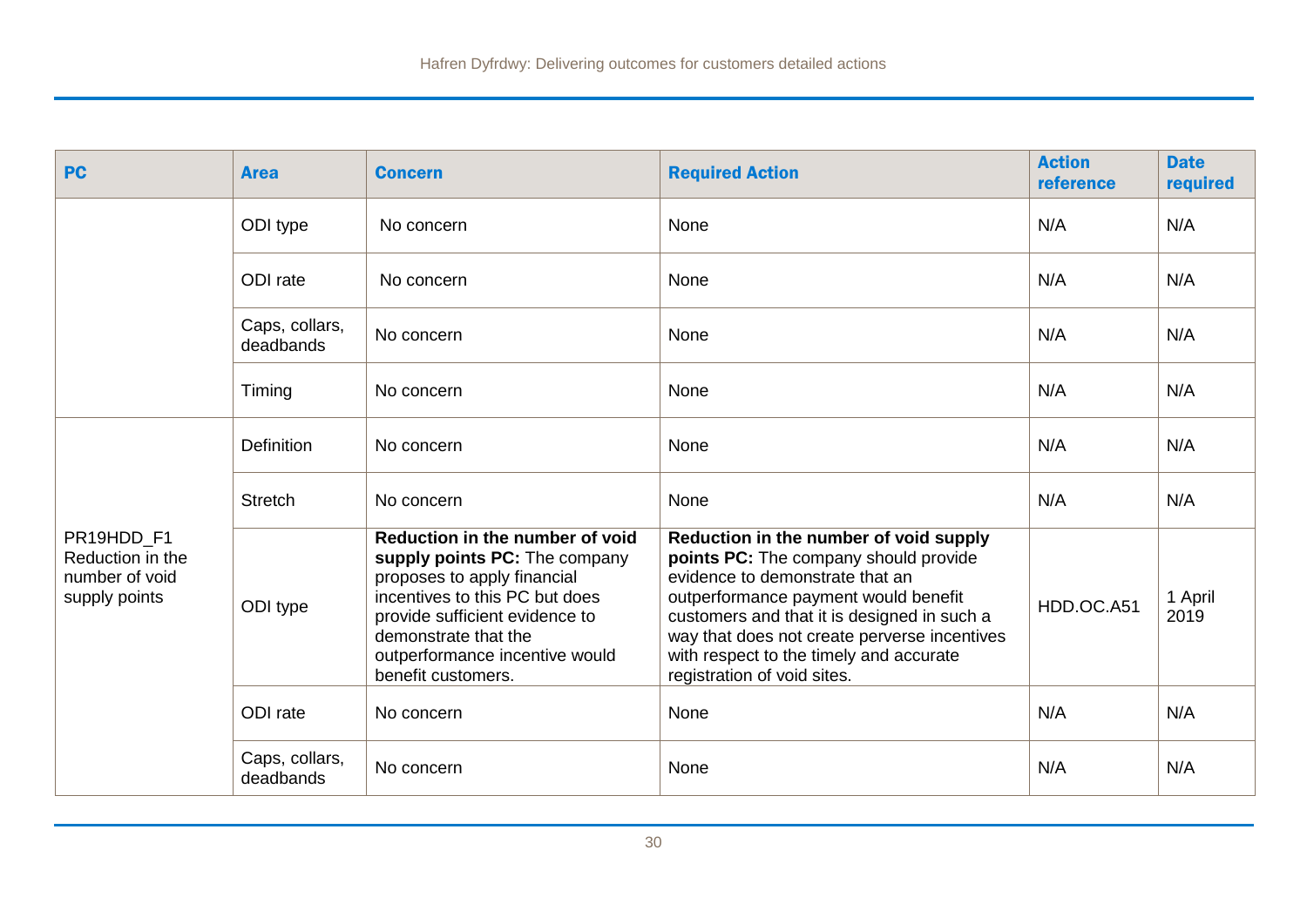| <b>PC</b>                                          | <b>Area</b>                 | <b>Concern</b>                                                                                                                                                                                                                                                                                        | <b>Required Action</b>                                                                                                                                                                                                                | <b>Action</b><br>reference | <b>Date</b><br>required |
|----------------------------------------------------|-----------------------------|-------------------------------------------------------------------------------------------------------------------------------------------------------------------------------------------------------------------------------------------------------------------------------------------------------|---------------------------------------------------------------------------------------------------------------------------------------------------------------------------------------------------------------------------------------|----------------------------|-------------------------|
|                                                    | Timing                      | No concern                                                                                                                                                                                                                                                                                            | None                                                                                                                                                                                                                                  | N/A                        | N/A                     |
| PR19HDD_G3<br>Non household<br>customer experience | Definition                  | No concern                                                                                                                                                                                                                                                                                            | None                                                                                                                                                                                                                                  | N/A                        | N/A                     |
|                                                    | <b>Stretch</b>              | No concern                                                                                                                                                                                                                                                                                            | None                                                                                                                                                                                                                                  | N/A                        | N/A                     |
|                                                    | ODI type                    | No concern                                                                                                                                                                                                                                                                                            | None                                                                                                                                                                                                                                  | N/A                        | N/A                     |
|                                                    | ODI rate                    | No concern                                                                                                                                                                                                                                                                                            | None                                                                                                                                                                                                                                  | N/A                        | N/A                     |
|                                                    | Caps, collars,<br>deadbands | No concern                                                                                                                                                                                                                                                                                            | None                                                                                                                                                                                                                                  | N/A                        | N/A                     |
|                                                    | Timing                      | No concern                                                                                                                                                                                                                                                                                            | None                                                                                                                                                                                                                                  | N/A                        | N/A                     |
| PR19HDD_G4<br>Welsh language<br>services           | <b>Definition</b>           | Welsh language services PC: The<br>PC relates to the availability of<br>Welsh Language services and is as<br>such correctly allocated to the<br>residential retail control. However,<br>the company does not explain why<br>there is no partial allocation to the<br>business retail control as well. | Welsh language services PC: The company<br>should consider whether this PC should be<br>allocated across price controls and include<br>business retail. The company should include<br>sufficient information to justify its decision. | HDD.OC.A52                 | 1 April<br>2019         |
|                                                    | <b>Stretch</b>              | No concern                                                                                                                                                                                                                                                                                            | None                                                                                                                                                                                                                                  | N/A                        | N/A                     |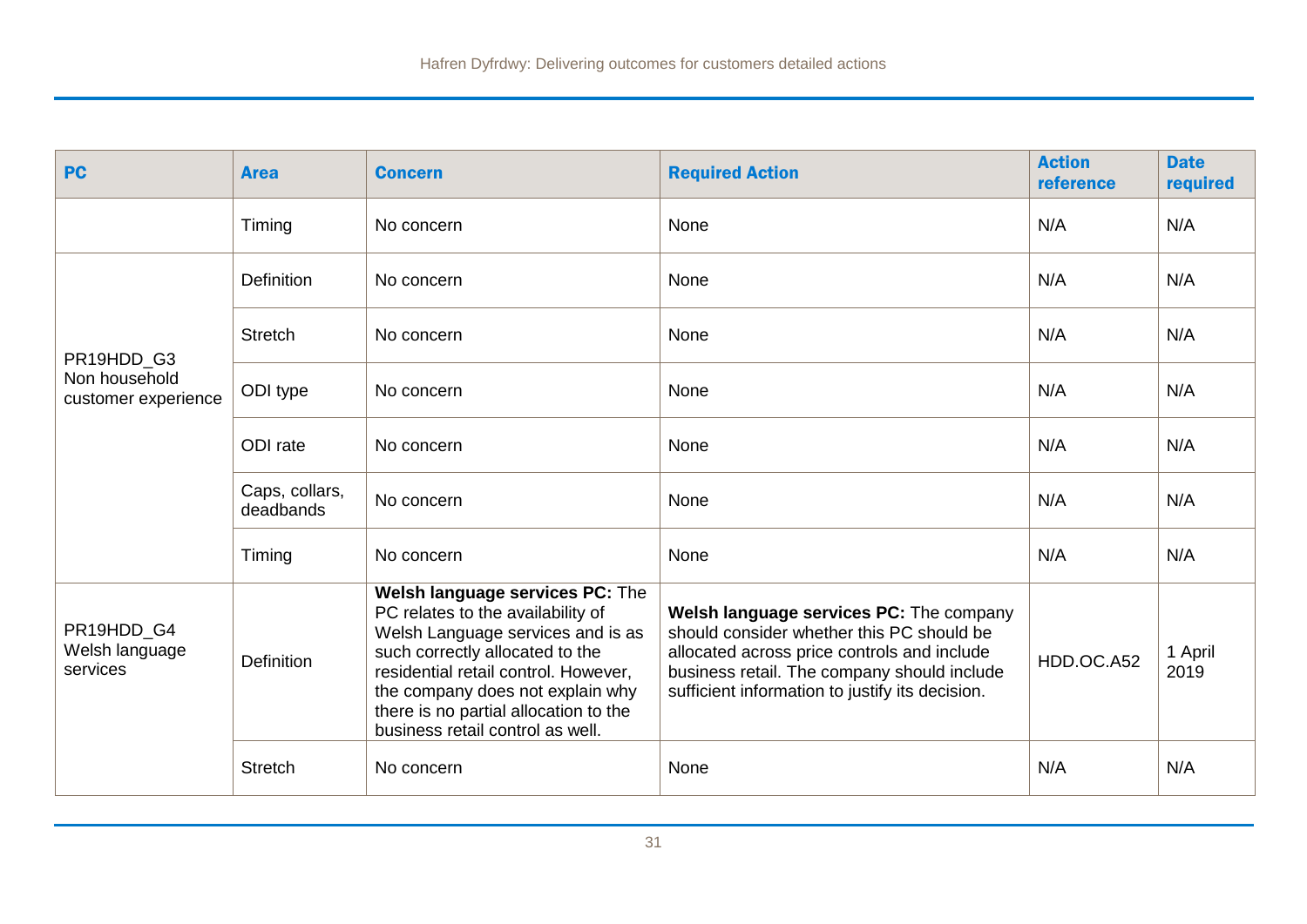| <b>PC</b>                                                                                  | <b>Area</b>                 | <b>Concern</b>                                                                                                                                                                                                                                                                                                                                                                                                                                       | <b>Required Action</b>                                                                                                                                                                                                                                                                                                   | <b>Action</b><br>reference | <b>Date</b><br>required |
|--------------------------------------------------------------------------------------------|-----------------------------|------------------------------------------------------------------------------------------------------------------------------------------------------------------------------------------------------------------------------------------------------------------------------------------------------------------------------------------------------------------------------------------------------------------------------------------------------|--------------------------------------------------------------------------------------------------------------------------------------------------------------------------------------------------------------------------------------------------------------------------------------------------------------------------|----------------------------|-------------------------|
|                                                                                            | ODI type                    | No concern                                                                                                                                                                                                                                                                                                                                                                                                                                           | None                                                                                                                                                                                                                                                                                                                     | N/A                        | N/A                     |
|                                                                                            | ODI rate                    | No concern                                                                                                                                                                                                                                                                                                                                                                                                                                           | None                                                                                                                                                                                                                                                                                                                     | N/A                        | N/A                     |
|                                                                                            | Caps, collars,<br>deadbands | No concern                                                                                                                                                                                                                                                                                                                                                                                                                                           | None                                                                                                                                                                                                                                                                                                                     | N/A                        | N/A                     |
|                                                                                            | Timing                      | No concern                                                                                                                                                                                                                                                                                                                                                                                                                                           | None                                                                                                                                                                                                                                                                                                                     | N/A                        | N/A                     |
| PR19HDD H1<br>Supporting our<br><b>Priority Service</b><br>customers during an<br>incident | Definition                  | <b>Supporting our Priority Service</b><br>customers during an incident PC:<br>The company does not provide a<br>sufficiently clear definition of this<br>PC. It does not provide sufficient<br>evidence on how customers will be<br>supported during a clean water<br>incident. The company should justify<br>how the support provided to<br>customers through this PC goes<br>above and beyond what is expected<br>of companies during an incident. | <b>Supporting our Priority Service customers</b><br>during an incident PC: The company should<br>clarify which incidents are covered under this<br>PC. The company should justify how the<br>support provided to customers through this PC<br>goes above and beyond what is expected of<br>companies during an incident. | HDD.OC.A53                 | 1 April<br>2019         |
|                                                                                            | <b>Stretch</b>              | No concern                                                                                                                                                                                                                                                                                                                                                                                                                                           | None                                                                                                                                                                                                                                                                                                                     | N/A                        | N/A                     |
|                                                                                            | ODI type                    | No concern                                                                                                                                                                                                                                                                                                                                                                                                                                           | None                                                                                                                                                                                                                                                                                                                     | N/A                        | N/A                     |
|                                                                                            | ODI rate                    | No concern                                                                                                                                                                                                                                                                                                                                                                                                                                           | None                                                                                                                                                                                                                                                                                                                     | N/A                        | N/A                     |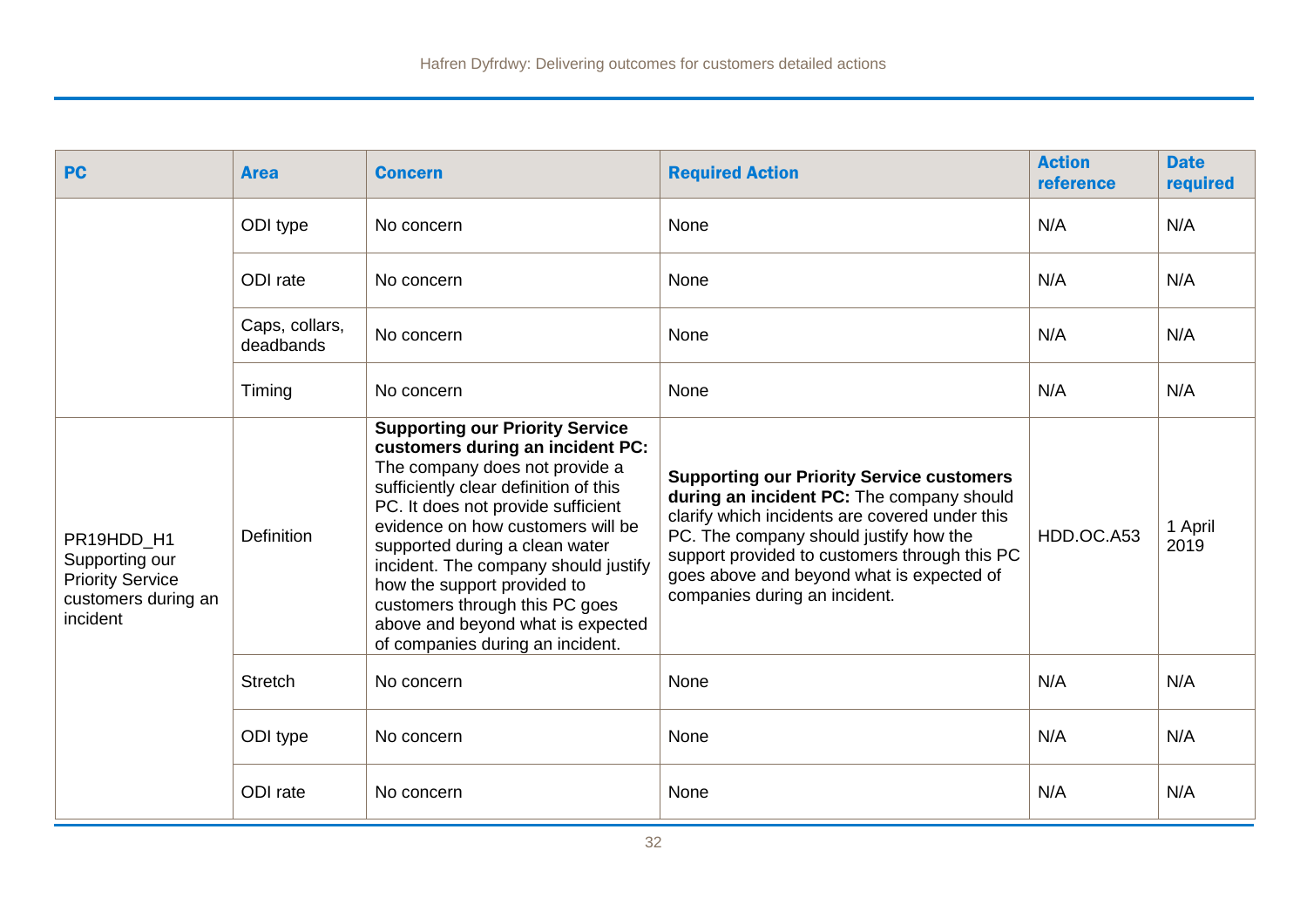| <b>PC</b>                                                   | <b>Area</b>                 | <b>Concern</b>                                                                                                                                                            | <b>Required Action</b>                                                                                                                                                                        | <b>Action</b><br>reference | <b>Date</b><br>required |
|-------------------------------------------------------------|-----------------------------|---------------------------------------------------------------------------------------------------------------------------------------------------------------------------|-----------------------------------------------------------------------------------------------------------------------------------------------------------------------------------------------|----------------------------|-------------------------|
|                                                             | Caps, collars,<br>deadbands | No concern                                                                                                                                                                | None                                                                                                                                                                                          | N/A                        | N/A                     |
|                                                             | Timing                      | No concern                                                                                                                                                                | None                                                                                                                                                                                          | N/A                        | N/A                     |
|                                                             | <b>Definition</b>           | No concern                                                                                                                                                                | None                                                                                                                                                                                          | N/A                        | N/A                     |
| PR19HDD H2<br>Help to pay when<br>you need it               | <b>Stretch</b>              | No concern                                                                                                                                                                | None                                                                                                                                                                                          | N/A                        | N/A                     |
|                                                             | ODI type                    | No concern                                                                                                                                                                | None                                                                                                                                                                                          | N/A                        | N/A                     |
|                                                             | ODI rate                    | No concern                                                                                                                                                                | None                                                                                                                                                                                          | N/A                        | N/A                     |
|                                                             | Caps, collars,<br>deadbands | No concern                                                                                                                                                                | None                                                                                                                                                                                          | N/A                        | N/A                     |
|                                                             | Timing                      | No concern                                                                                                                                                                | None                                                                                                                                                                                          | N/A                        | N/A                     |
| PR19HDD H3<br>Effectiveness of the<br>affordability support | Definition                  | <b>Effectiveness of the affordability</b><br>support PC: The company does not<br>propose which price control this PC<br>should be allocated to in the data<br>table App1. | Effectiveness of the affordability support<br>PC: The company should propose which price<br>controls this PC should be allocated to in data<br>table App1.                                    | HDD.OC.A54                 | 1 April<br>2019         |
|                                                             | <b>Stretch</b>              | <b>Effectiveness of the affordability</b><br>support PC: The company<br>proposes to determine a baseline<br>based on 2020-21 data and only                                | <b>Effectiveness of the affordability support</b><br>PC: The company should propose specific<br>targets or percentage improvements to ensure<br>that service levels are clear and stretching. | HDD.OC.A55                 | 1 April<br>2019         |